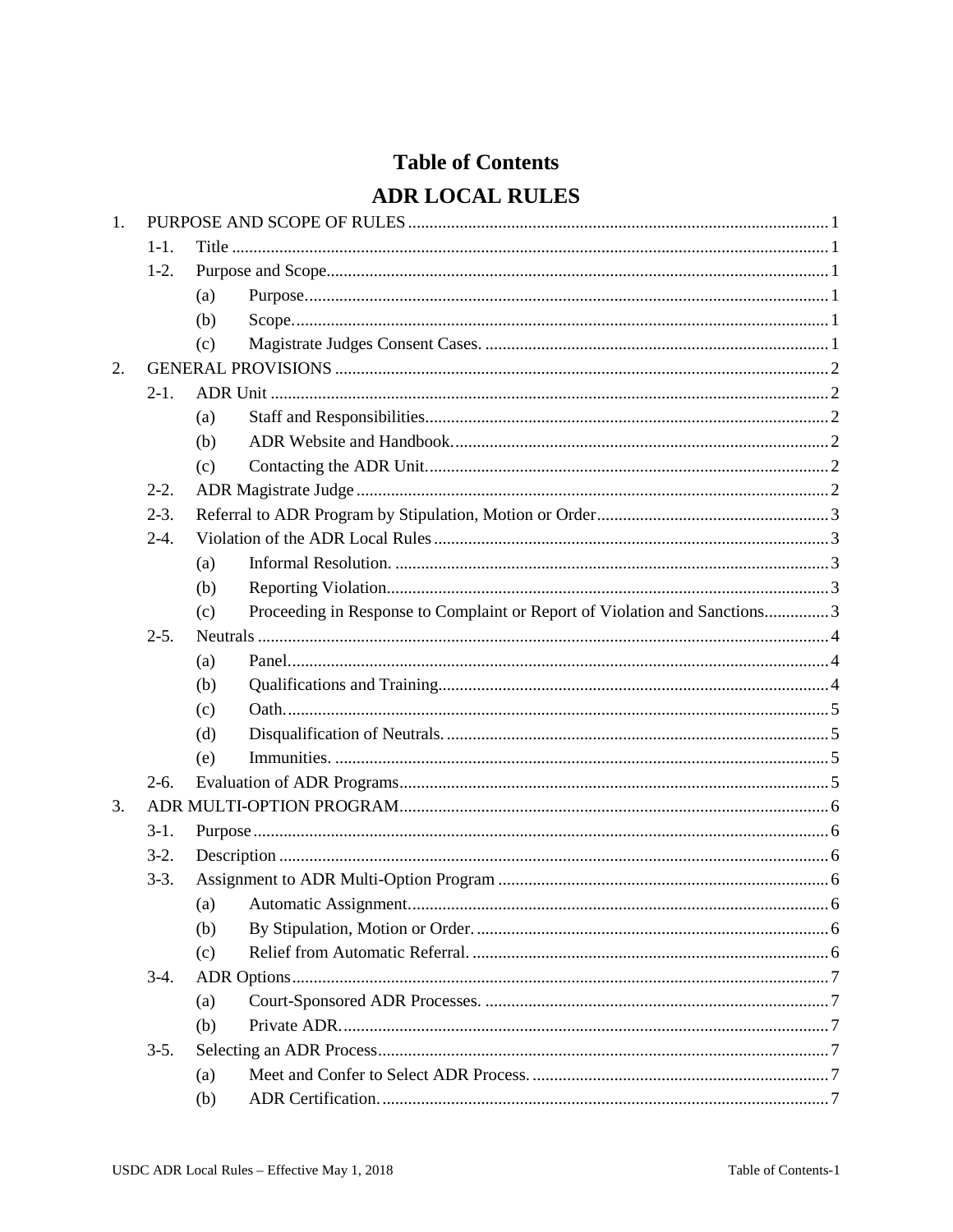|                  |         | (c) |                                                                        |  |  |  |
|------------------|---------|-----|------------------------------------------------------------------------|--|--|--|
|                  |         | (d) |                                                                        |  |  |  |
|                  | $3-6.$  |     |                                                                        |  |  |  |
|                  |         | (a) |                                                                        |  |  |  |
|                  |         | (b) |                                                                        |  |  |  |
|                  |         | (c) |                                                                        |  |  |  |
|                  |         | (d) |                                                                        |  |  |  |
|                  |         | (e) |                                                                        |  |  |  |
|                  | $3-7.$  |     |                                                                        |  |  |  |
| $\overline{4}$ . |         |     |                                                                        |  |  |  |
| 5.               |         |     |                                                                        |  |  |  |
|                  | $5-1.$  |     |                                                                        |  |  |  |
|                  | $5-2.$  |     |                                                                        |  |  |  |
|                  | $5-3.$  |     |                                                                        |  |  |  |
|                  |         | (a) |                                                                        |  |  |  |
|                  |         | (b) |                                                                        |  |  |  |
|                  |         | (c) |                                                                        |  |  |  |
|                  | $5-4.$  |     |                                                                        |  |  |  |
|                  |         | (a) |                                                                        |  |  |  |
|                  |         | (b) |                                                                        |  |  |  |
|                  |         | (c) |                                                                        |  |  |  |
|                  | $5-5.$  |     |                                                                        |  |  |  |
|                  |         | (a) |                                                                        |  |  |  |
|                  |         | (b) |                                                                        |  |  |  |
|                  | $5-6.$  |     |                                                                        |  |  |  |
|                  | $5-7.$  |     |                                                                        |  |  |  |
|                  | $5-8.$  |     |                                                                        |  |  |  |
|                  |         | (a) |                                                                        |  |  |  |
|                  |         | (b) |                                                                        |  |  |  |
|                  |         | (c) |                                                                        |  |  |  |
|                  | $5-9.$  |     |                                                                        |  |  |  |
|                  |         | (a) |                                                                        |  |  |  |
|                  |         | (b) |                                                                        |  |  |  |
|                  |         | (c) |                                                                        |  |  |  |
|                  | $5-10.$ |     |                                                                        |  |  |  |
|                  |         | (a) |                                                                        |  |  |  |
|                  |         | (b) |                                                                        |  |  |  |
|                  |         | (c) |                                                                        |  |  |  |
|                  |         | (d) |                                                                        |  |  |  |
|                  |         | (e) | Opposing a Request to be Excused or Seeking to Compel Attendance by an |  |  |  |
|                  |         |     |                                                                        |  |  |  |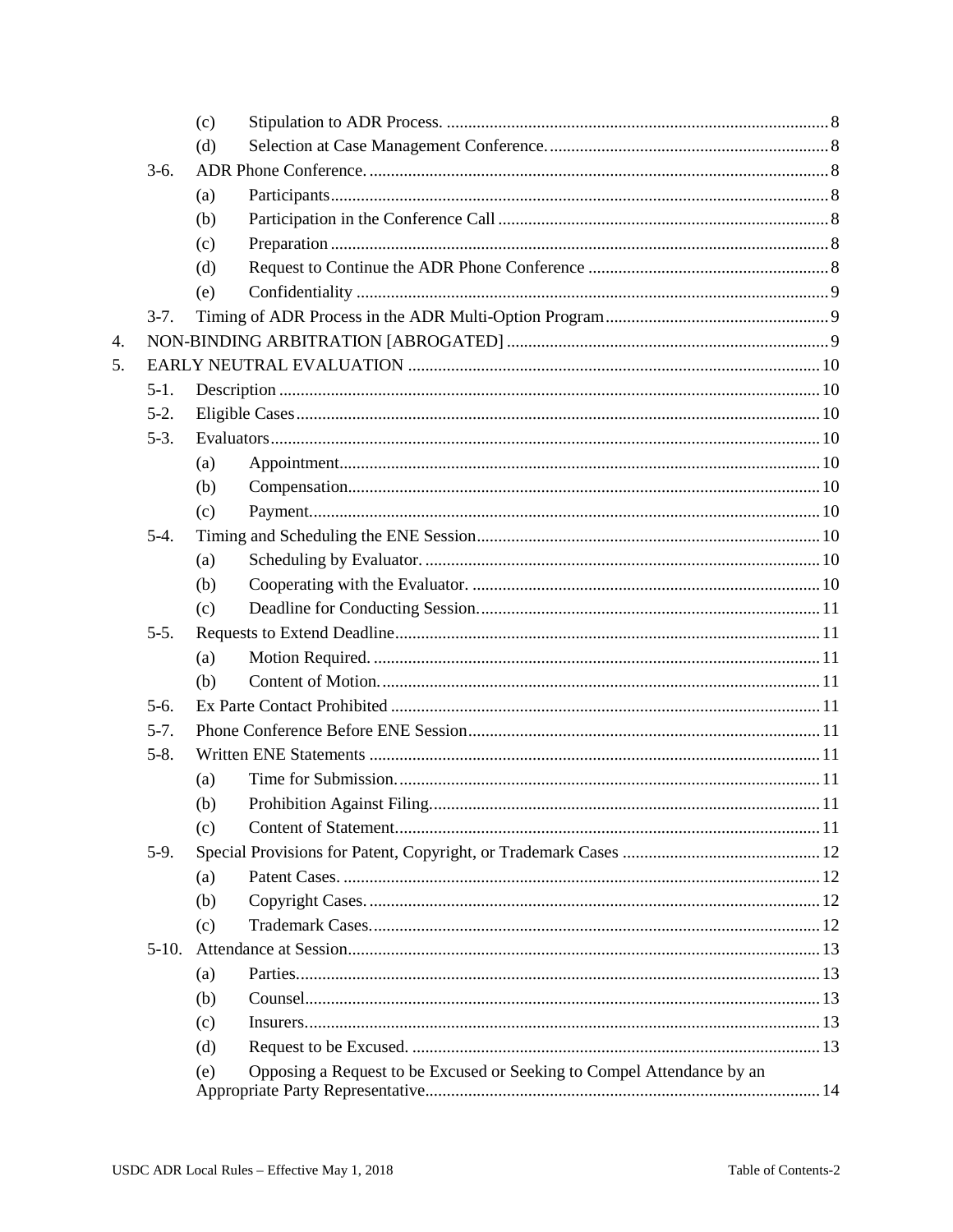|    |         | (f) |  |  |
|----|---------|-----|--|--|
|    | $5-11.$ |     |  |  |
|    |         | (a) |  |  |
|    |         | (b) |  |  |
|    |         | (c) |  |  |
|    | $5-12.$ |     |  |  |
|    |         | (a) |  |  |
|    |         | (b) |  |  |
|    |         | (c) |  |  |
|    | $5-13.$ |     |  |  |
|    |         | (a) |  |  |
|    |         | (b) |  |  |
|    |         | (c) |  |  |
|    |         | (d) |  |  |
|    |         |     |  |  |
| 6. |         |     |  |  |
|    | $6-1.$  |     |  |  |
|    | $6-2.$  |     |  |  |
|    | $6-3.$  |     |  |  |
|    |         | (a) |  |  |
|    |         | (b) |  |  |
|    |         | (c) |  |  |
|    |         | (d) |  |  |
|    | $6-4.$  |     |  |  |
|    |         | (a) |  |  |
|    |         | (b) |  |  |
|    |         | (c) |  |  |
|    | $6-5.$  |     |  |  |
|    |         | (a) |  |  |
|    |         | (b) |  |  |
|    | 6-6.    |     |  |  |
|    | $6-7.$  |     |  |  |
|    |         | (a) |  |  |
|    |         | (b) |  |  |
|    |         | (c) |  |  |
|    | $6-8.$  |     |  |  |
|    |         | (a) |  |  |
|    |         | (b) |  |  |
|    |         | (c) |  |  |
|    | $6-9.$  |     |  |  |
|    | $6-10.$ |     |  |  |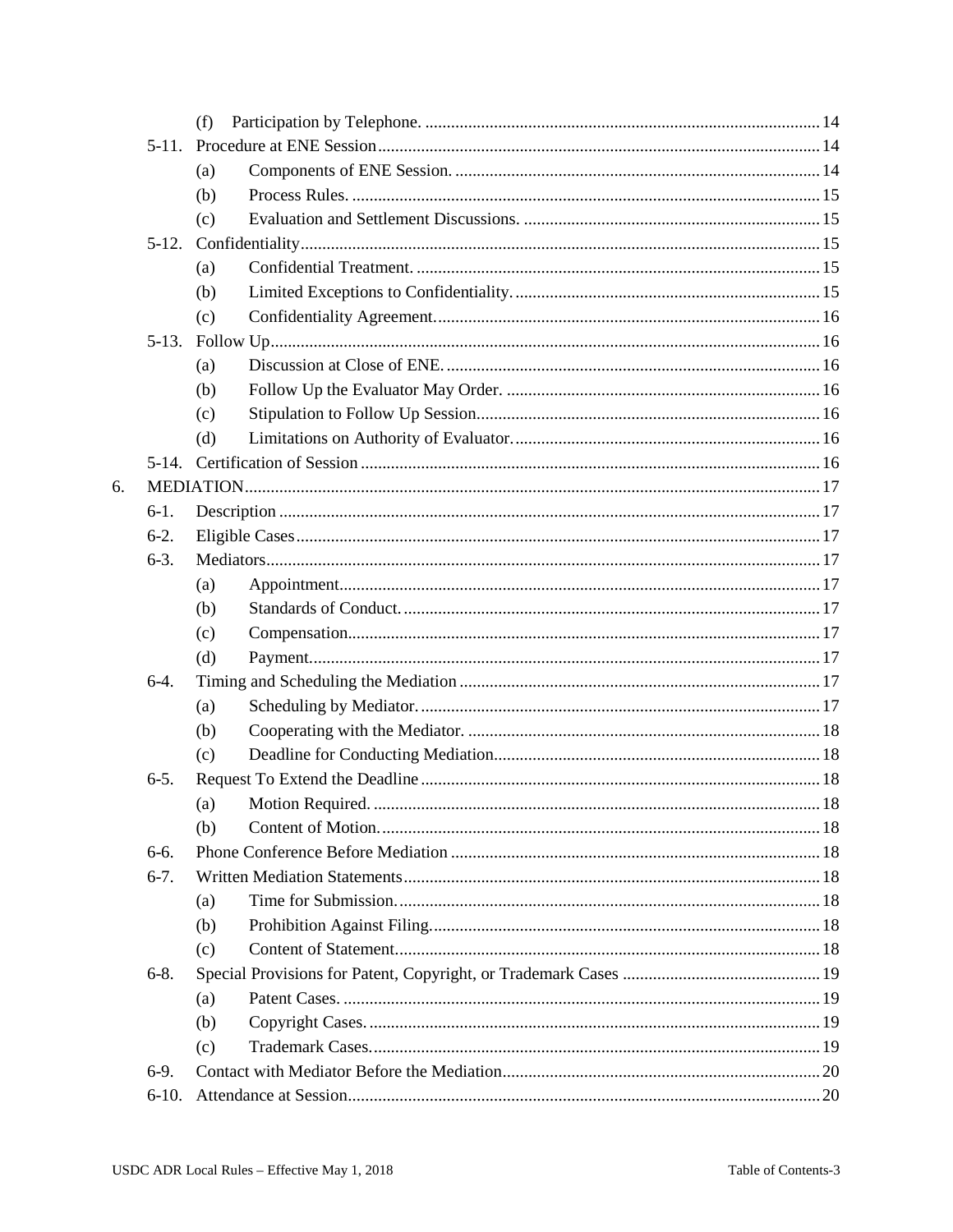|        |         | (a) |                                                                        |  |  |
|--------|---------|-----|------------------------------------------------------------------------|--|--|
|        |         | (b) |                                                                        |  |  |
|        |         | (c) |                                                                        |  |  |
|        |         | (d) |                                                                        |  |  |
|        |         | (e) | Opposing a Request to be Excused or Seeking to Compel Attendance by an |  |  |
|        |         | (f) |                                                                        |  |  |
|        | $6-11.$ |     |                                                                        |  |  |
|        |         | (a) |                                                                        |  |  |
|        |         | (b) |                                                                        |  |  |
|        | $6-12.$ |     |                                                                        |  |  |
|        |         | (a) |                                                                        |  |  |
|        |         | (b) |                                                                        |  |  |
|        |         | (c) |                                                                        |  |  |
|        | $6-13.$ |     |                                                                        |  |  |
|        |         |     |                                                                        |  |  |
| 7.     |         |     |                                                                        |  |  |
|        | $7-1.$  |     |                                                                        |  |  |
|        | $7-2.$  |     |                                                                        |  |  |
|        |         | (a) |                                                                        |  |  |
|        |         | (b) |                                                                        |  |  |
|        | $7-3.$  |     |                                                                        |  |  |
|        |         | (a) |                                                                        |  |  |
|        |         | (b) |                                                                        |  |  |
|        |         | (c) |                                                                        |  |  |
| $7-4.$ |         |     |                                                                        |  |  |
|        |         | (a) |                                                                        |  |  |
|        |         | (b) |                                                                        |  |  |
| 8.     |         |     |                                                                        |  |  |
|        | $8-1.$  |     |                                                                        |  |  |
|        |         | (a) |                                                                        |  |  |
|        |         | (b) |                                                                        |  |  |
|        |         | (c) |                                                                        |  |  |
|        | $8-2.$  |     |                                                                        |  |  |
|        |         |     |                                                                        |  |  |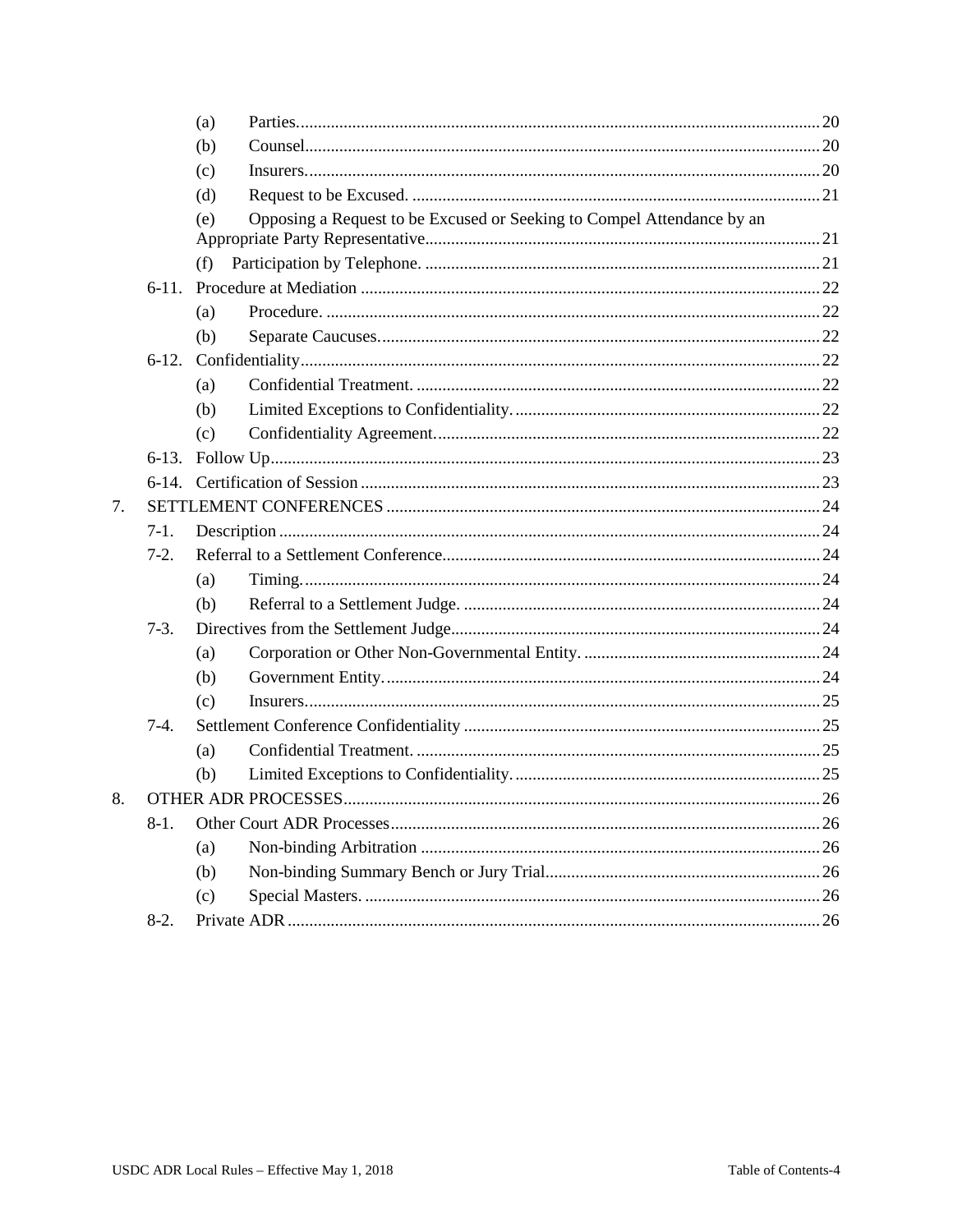## **1. PURPOSE AND SCOPE OF RULES**

#### <span id="page-4-1"></span><span id="page-4-0"></span>**1-1. Title**

These are the Local Rules for Alternative Dispute Resolution in the United States District Court for the Northern District of California. They should be referred to as "ADR L.R. \_\_\_."

## <span id="page-4-3"></span><span id="page-4-2"></span>**1-2. Purpose and Scope**

**(a) Purpose.** The Court recognizes that full, formal litigation of claims can impose large economic burdens on parties and can delay resolution of disputes for considerable periods. The Court also recognizes that sometimes an alternative dispute resolution procedure can improve the quality of justice by improving the parties' clarity of understanding of their case, their access to evidence, and their satisfaction with the process and result. The Court adopts these ADR Local Rules to make available to litigants a broad range of court-sponsored ADR processes to provide quicker, less expensive and potentially more satisfying alternatives to continuing litigation without impairing the quality of justice or the right to trial. The Court offers diverse ADR services to enable parties to use the ADR process that promises to deliver the greatest benefits to their particular case. In administering these Local Rules and the ADR program, the Court will take appropriate steps to assure that no referral to ADR results in imposing on any party an unfair or unreasonable economic burden.

#### **Commentary**

The Alternative Dispute Resolution Act of 1998, 28 U.S.C. §§ 651-58, requires each federal district court to authorize by local rule the use of at least one ADR process in all civil actions. In accordance with  $\S$  651(c), the Court has examined the effectiveness of its ADR programs and has adopted improvements consistent with the Act.

- <span id="page-4-4"></span>**(b) Scope.** These ADR Local Rules are effective May 1, 2018, and shall govern actions pending or commenced on or after that date. These rules supplement the Civil Local Rules of the Court and, except as otherwise indicated, apply to all civil actions filed in this Court. Cases subject to these ADR Local rules also remain subject to the other local rules of the Court.
- <span id="page-4-5"></span>**(c) Magistrate Judges Consent Cases.** In cases initially assigned to a Magistrate Judge, even prior to the filing of consents by all parties to jurisdiction by a Magistrate Judge under 28 U.S.C. § 636(c), the Magistrate Judge shall have the authority to refer cases to ADR programs and to grant relief from the requirements of these ADR local rules. Consents or declinations shall be filed in advance of any Mediation, ENE, or settlement conference proceeding under these rules.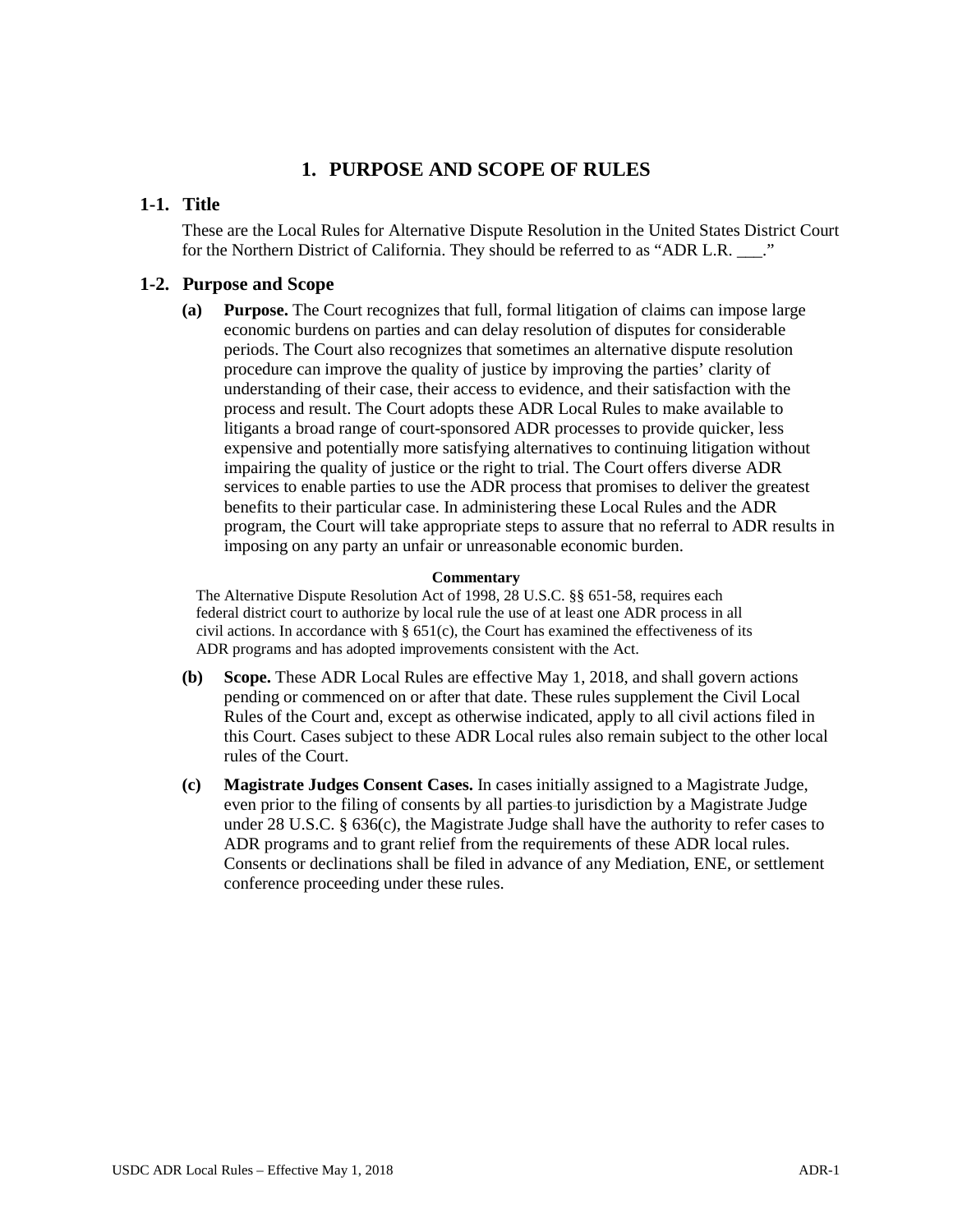## **2. GENERAL PROVISIONS**

### <span id="page-5-2"></span><span id="page-5-1"></span><span id="page-5-0"></span>**2-1. ADR Unit**

- **(a) Staff and Responsibilities.** The ADR Unit shall consist of a Director of ADR Programs and such attorneys, case administrators and support personnel as the Court may authorize. The ADR Director and legal staff shall be attorneys with expertise in ADR procedures. The ADR Unit shall be responsible for designing, implementing, administering and evaluating the Court's ADR Programs. These responsibilities extend to educating litigants, lawyers, Judges and Court staff about the ADR Program and rules. In addition, the ADR Unit shall be responsible for overseeing, screening and training neutrals to serve in the Court's ADR programs. The ADR Director and legal staff also serve as neutrals in selected cases.
- <span id="page-5-3"></span>**(b) ADR Website and Handbook.** The ADR Unit's website, located at [cand.uscourts.gov/adr,](http://cand.uscourts.gov/adr,) contains information about the Court's ADR processes and their comparative benefits, answers to frequently asked questions, various forms approved by the Court and information about becoming a neutral in the Court's programs.
- <span id="page-5-4"></span>**(c) Contacting the ADR Unit.** The address, phone and fax numbers, and email address of the ADR Unit are:

U.S. District Court-ADR Unit 450 Golden Gate Avenue, 16th Floor San Francisco, CA 94102 Telephone: (415) 522-2199 Fax: (415) 522-4112 General email: [ADR@cand.uscourts.gov](mailto:ADR@cand.uscourts.gov) Requests to be excused from appearing at an ADR session: [ADR\\_Attendance@cand.uscourts.gov](mailto:ADRAttendance@cand.uscourts.gov) Reports of violations of the ADR Local Rules: [ADR\\_RulesViolations@cand.uscourts.gov](mailto:ADR_Rules_Violations@cand.uscourts.gov)

#### **Commentary**

The Court encourages litigants and counsel to consult the ADR website and to contact the ADR Unit to discuss the suitability of ADR options for their cases or for assistance in tailoring an ADR process to a specific case.

#### <span id="page-5-5"></span>**2-2. ADR Magistrate Judge**

The Court shall designate one of its magistrate judges as the ADR Magistrate Judge. The ADR Magistrate Judge is responsible for overseeing the ADR Unit, consulting with the ADR Director and legal staff on matters of policy, program design and evaluation, education, training and administration. The ADR Magistrate Judge shall rule on all requests to be excused from appearing in person at ENE and Mediation sessions, and shall hear and determine all complaints alleging violations of these ADR local rules. If the ADR Magistrate Judge is unavailable or precluded from hearing and determining an attendance request or complaint alleging violations of these ADR local rules because of a conflict of interest or because he or she is also the case's assigned Judge, the matter shall be referred to the Chief Magistrate Judge. If the Chief Magistrate Judge is unavailable or precluded from hearing and determining the matter, it shall be referred to the General Duty Judge. If the General Duty Judge is unavailable or precluded from hearing and determining the matter, it shall be referred to the Chief Judge.

#### **Cross Reference**

See ADR L.R. 4-9, 5-10 and 6-10 for attendance. See ADR L.R. 2-4(c) for violations.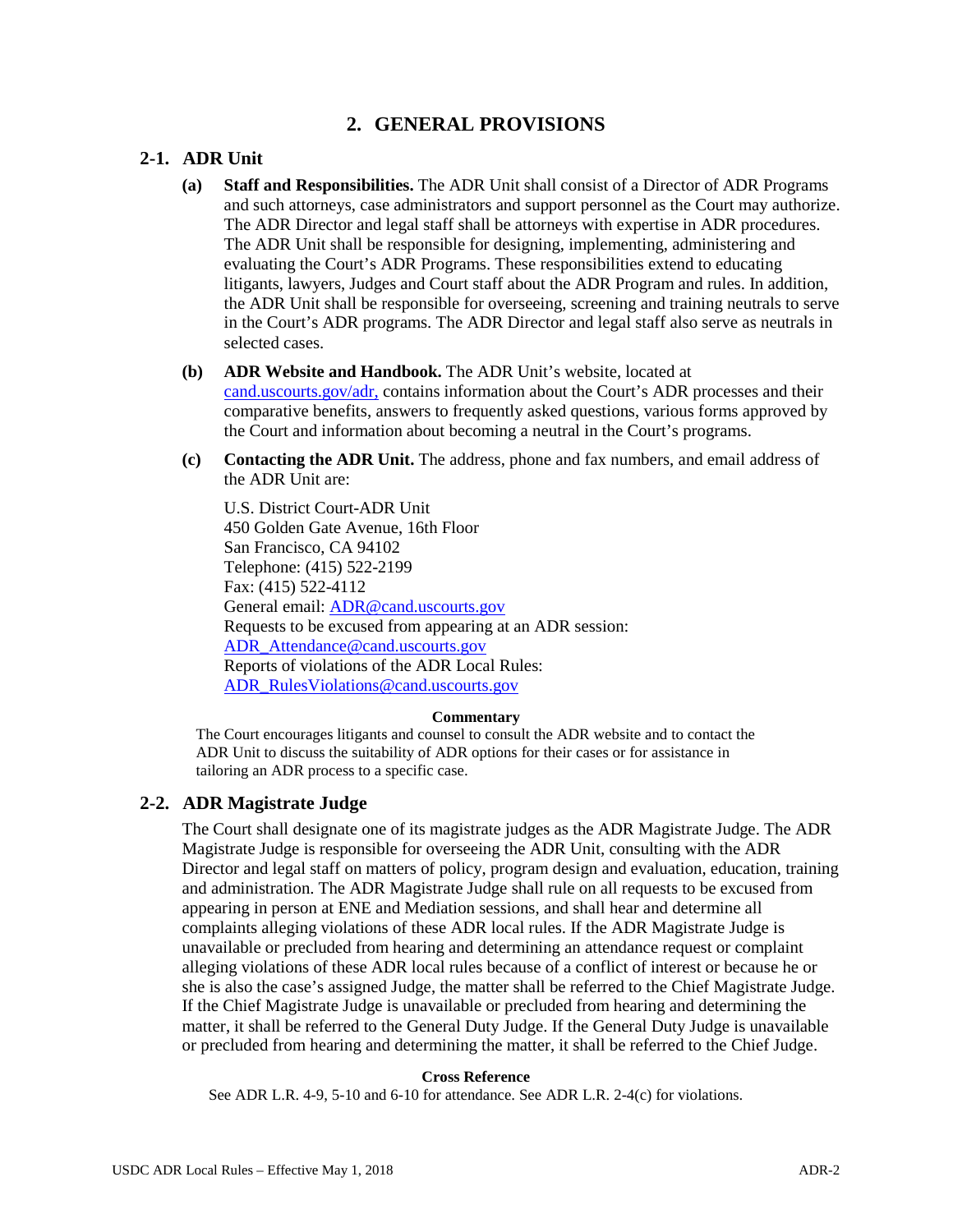## <span id="page-6-0"></span>**2-3. Referral to ADR Program by Stipulation, Motion or Order**

Subject to pertinent jurisdictional and resource constraints, a case may be referred to a Court ADR process by order of the assigned Judge following a stipulation by all parties, by motion of a party under Civil L.R. 7, or on the Judge's initiative. A stipulation and proposed order selecting an ADR process must (1) designate the specific ADR process the parties have selected, (2) specify the time frame within which the ADR process will be completed, and (3) set forth any other information the parties would like the Court to know. The parties may use the form provided by the Court.

#### **Commentary**

A form stipulation and proposed order is available on the ADR website: [cand.uscourts.gov/adr.](http://www.adr.cand.uscourts.gov/) The Clerk's Office will print copies upon request for pro se parties.

#### **Cross Reference**

See ADR L.R. 3-4 for Court ADR Processes and ADR L.R. 5-2 and 6-2 for eligible cases.

### <span id="page-6-2"></span><span id="page-6-1"></span>**2-4. Violation of the ADR Local Rules**

**(a) Informal Resolution.** Without prejudice to the use of more formal procedures set forth in sections (b) and (c) below, a complaint alleging that any person or party, including the neutral, has materially violated any of the ADR local rules other than ADR L.R. 7 (pertaining to judicially hosted settlement conferences) may be presented informally to the ADR Director, or to such legal staff as the Director may designate, who will attempt to resolve the matter to the satisfaction of all concerned.

#### <span id="page-6-3"></span>**(b) Reporting Violation.**

- **(1) Complaints Alleging Material Violations.** A formal complaint alleging that any person or party, including the neutral, has materially violated any of the ADR local rules other than ADR L.R. 7 (pertaining to judicially hosted settlement conferences) must be presented in writing directly to the ADR Magistrate Judge in care of the ADR Unit at the address listed in ADR L.R. 2-1(c), or emailed to ADR\_RulesViolations@cand.uscourts.gov. Such a letter of complaint must be accompanied by a competent declaration. Copies of the letter of complaint and declaration must be sent contemporaneously to all other parties and the neutral (if a neutral has been appointed). The letter of complaint and declaration must be marked "Confidential–Not to be Filed" and must neither be filed nor disclosed to the assigned Judge.
- **(2) Report by Neutral.** A neutral who perceives a material violation of these ADR local rules shall make a written report directly to the ADR Magistrate Judge in care of the ADR Unit at the address listed in ADR L.R. 2-1(c), or emailed to ADR\_RulesViolations@cand.uscourts.gov and contemporaneously provide copies to all counsel. Such report must be marked "Confidential–Not to be Filed" and must neither be filed nor disclosed to the assigned Judge.
- <span id="page-6-4"></span>**(c) Proceeding in Response to Complaint or Report of Violation and Sanctions.** If, upon receiving an appropriately presented and supported complaint or report of a material violation of these ADR local rules, the ADR Magistrate Judge determines that the matter warrants further proceedings, the ADR Magistrate Judge may refer the matter to the ADR Director to explore the possibility of resolving the complaint informally in accordance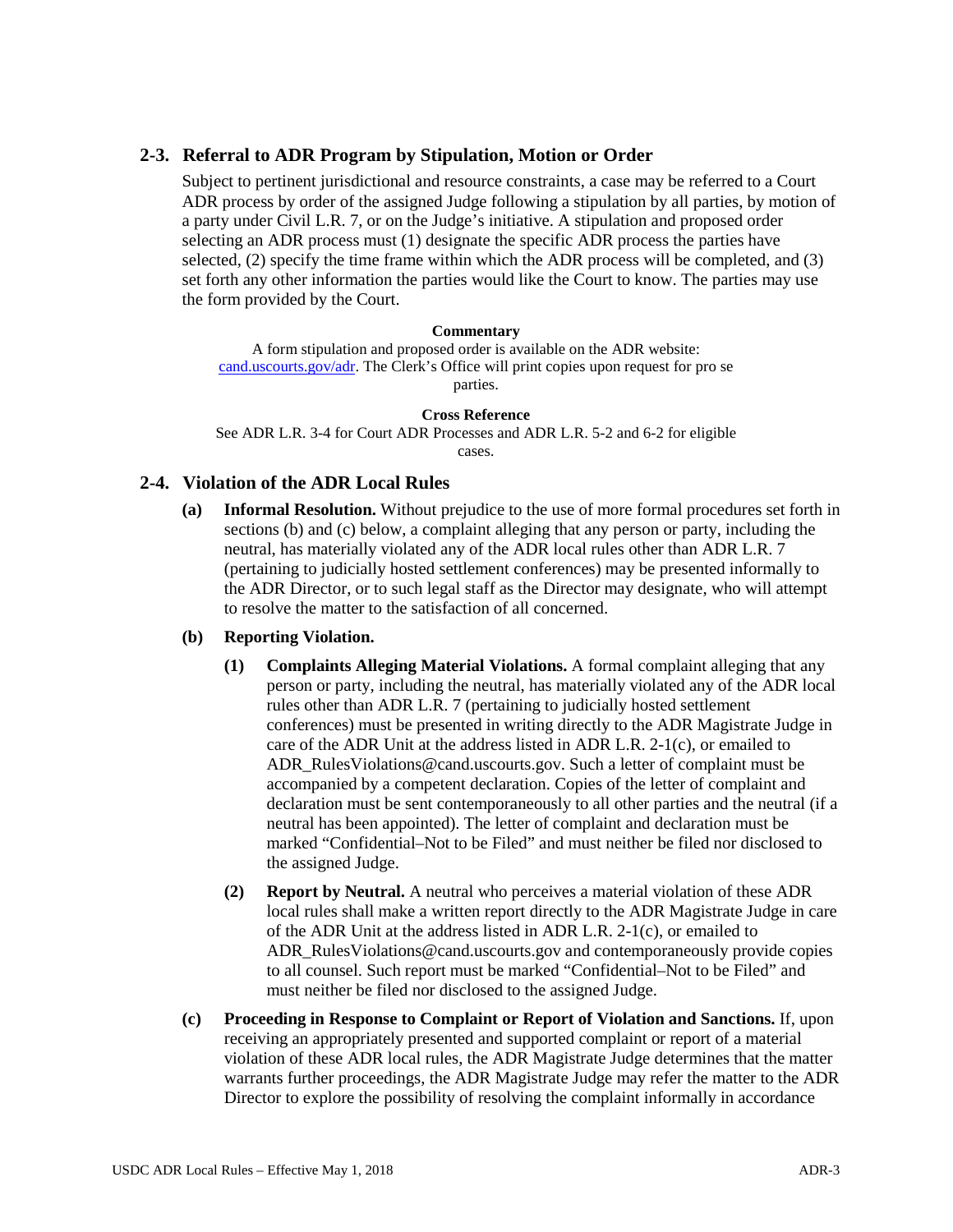with section (a) above. If no such referral is made, or if the matter is not resolved informally, the ADR Magistrate Judge shall take appropriate action. The ADR Magistrate Judge may issue an order to show cause why sanctions should not be imposed. The response to any such order to show cause, and any additional briefing on the matter, shall be marked "Confidential–Not to be Filed," must neither be filed nor disclosed to the assigned Judge, and must be presented in writing directly to the ADR Magistrate Judge in care of the ADR Unit at the address listed in ADR L.R. 2-1(c), or emailed to [ADR\\_RulesViolations@cand.uscourts.gov,](mailto:ADR_RulesViolations@cand.uscourts.gov) with copies sent contemporaneously to all other parties and the neutral (if a neutral has been appointed). Any such sanctions proceedings shall be conducted on the record but under seal. The ADR Magistrate Judge will afford all interested parties an opportunity to be heard before deciding whether to impose sanctions. Any objections to the ADR Magistrate Judge's order resolving the sanctions issue must be made by motion under Civil L.R. 7 before the General Duty Judge, unless the General Duty Judge is the assigned Judge or is otherwise precluded from hearing the matter, in which case the objections shall be made to the Chief Judge. Any such objection shall be marked "Confidential-Not to be Filed" and must be delivered directly to the appropriate Judge in care of the ADR Unit at the address listed in ADR L.R. 2-1(c), or emailed to [ADR\\_RulesViolations@cand.uscourts.gov](mailto:ADR_RulesViolations@cand.uscourts.gov) within 14 days of the filing of the ADR Magistrate Judge's order resolving the sanctions issue. Such objection shall not be filed or disclosed to the assigned Judge, and shall be served immediately on the ADR Magistrate Judge, all other counsel, the neutral and the ADR Unit.

#### **Commentary**

The Court encourages parties to use the informal resolution procedure set forth in ADR L.R. 2-4(a) prior to submitting a formal complaint. Under *Zambrano v. City of Tustin*, 885 F.2d 1473 (9<sup>th</sup> Cir. 1989), the district court may impose fee shifting sanctions for a violation of a local rule only on a finding of bad faith, willfulness, recklessness, or gross negligence.

#### <span id="page-7-1"></span><span id="page-7-0"></span>**2-5. Neutrals**

- **(a) Panel.** The ADR Unit shall maintain a panel of neutrals serving in the Court's ADR programs. Neutrals will be selected from time to time by the Court from applications submitted by lawyers willing to serve or by other persons as set forth in section (b)(3) below. Neutrals will be appointed to renewable terms of 4 years. The legal staff of the ADR Unit may serve as neutrals.
- <span id="page-7-2"></span>**(b) Qualifications and Training.** Each lawyer serving as a neutral in a Court ADR program must be a member of the bar of this Court or a member of the faculty of an accredited law school and must successfully complete initial and periodic training as required by the Court. Additional minimum requirements for serving on the Court's panel of neutrals, which the Court may modify in individual circumstances for good cause, are as follows:
	- **(1) ENE Evaluators.** Evaluators must have been admitted to the practice of law for at least 15 years and have considerable experience with civil litigation in federal court. Evaluators must also have substantial expertise in the subject matter of the cases assigned to them and must have the temperament and training to listen well, facilitate communication across party lines and, if called upon, assist the parties with settlement negotiations.
	- **(2) Mediators.** Lawyer mediators must have been admitted to the practice of law for at least 7 years and must be knowledgeable about civil litigation in federal court. Mediators shall have strong Mediation process skills and the temperament and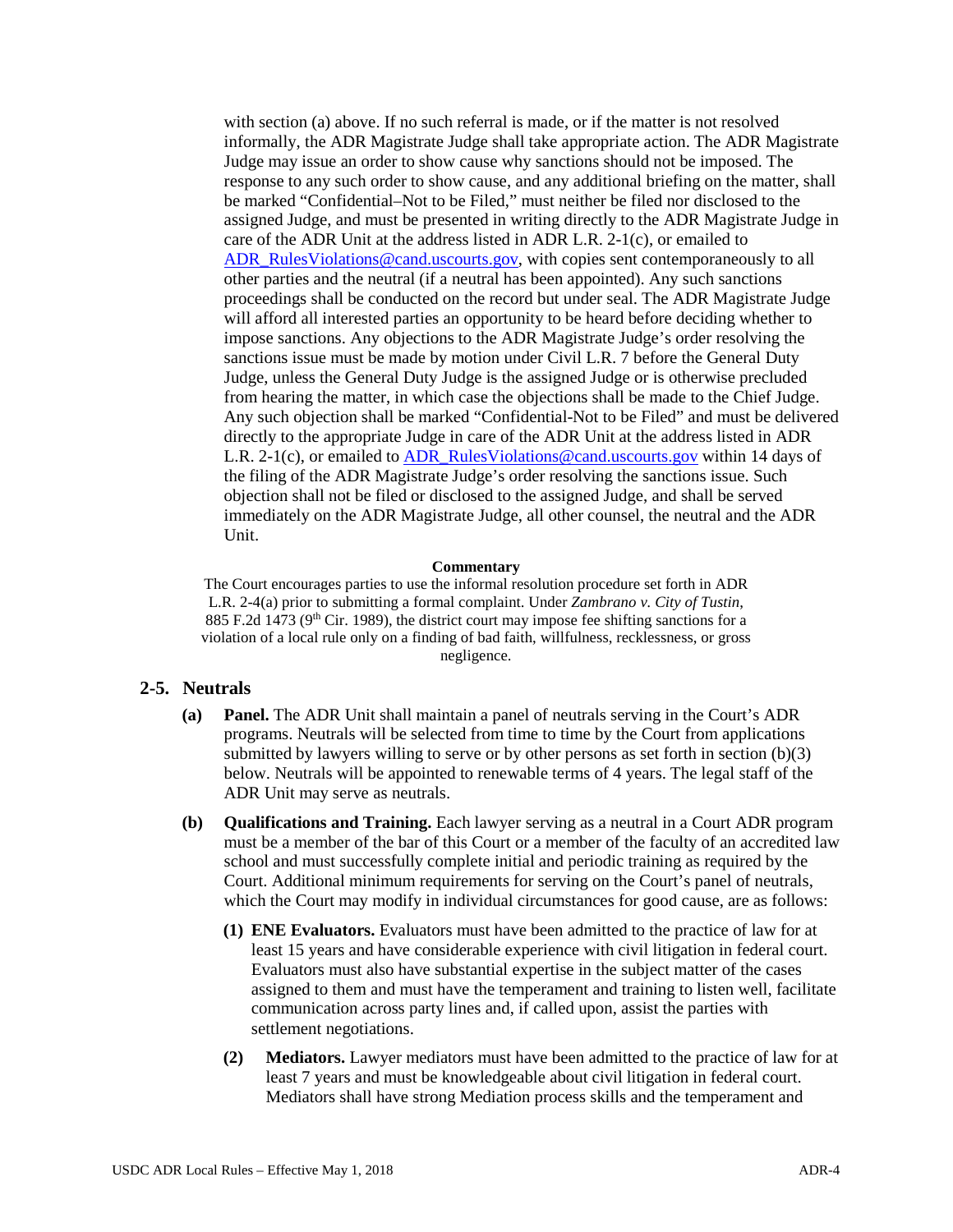training to listen well, facilitate communication across party lines and assist the parties with settlement negotiations. Mediators who are not lawyers may also be selected to serve on the Court's panel of mediators if they have appropriate professional credentials in another discipline and are knowledgeable about civil litigation in federal court. A non-lawyer mediator may be appointed to a case only with the consent of the parties.

<span id="page-8-0"></span>**(c) Oath.** Persons serving as neutrals in any of the Court's ADR programs must take the oath or affirmation prescribed in 28 U.S.C. § 453.

#### <span id="page-8-1"></span>**(d) Disqualification of Neutrals.**

- **(1) Applicable Standards.** No person may serve as a neutral in a case in a Court ADR program in violation of:
	- **(A)** the standards set forth in 28 U.S.C. § 455, or
	- **(B)** any applicable standard of professional responsibility or rule of professional conduct, or
	- **(C)** other guidelines adopted by the Court concerning disqualification of neutrals.
- **(2) Mandatory Disqualification and Notice of Recusal.** A prospective neutral who discovers a circumstance requiring disqualification must immediately notify the parties and the ADR Unit in writing. The parties may not waive a basis for disqualification that is described in 28 U.S.C. Section 455 (b).
- **(3) Disclosure and Waiver of Non-Mandatory Grounds for Disqualification.** If a prospective neutral discovers a circumstance that would not compel disqualification under an applicable standard of professional responsibility or rule of professional conduct or other guideline, or under § 455(b), but that might be covered by § 455 (a), the neutral shall promptly disclose that circumstance to all counsel in writing, as well as the ADR Unit. A party who has an objection to the neutral based upon an allegation that the neutral has a conflict of interest must present this objection in writing to the ADR Unit and all counsel within 7 days of learning the source of the potential conflict or shall be deemed to have waived objection.
- **(4) Objections Not Based on Disclosures by Neutral.** Within 7 days of learning the identity of a proposed neutral, a party who objects to service by that neutral must deliver to the ADR Unit and to all other counsel a writing that specifies the bases for the objection. The ADR Director shall determine whether the proposed neutral will serve or whether another neutral should be appointed. Appeal from such a determination must be made directly to the ADR Magistrate Judge within 7 days of the notice of the ADR Director's determination.
- <span id="page-8-2"></span>**(e) Immunities.** All persons serving as neutrals in any of the Court's ADR programs are performing quasi-judicial functions and are entitled to the immunities and protections that the law accords to persons serving in such capacity.

## <span id="page-8-3"></span>**2-6. Evaluation of ADR Programs**

Congress has mandated that the Court's ADR programs be evaluated. Neutrals, counsel and clients must promptly respond to any inquiries or questionnaires from persons authorized by the Court to evaluate the programs. Responses to such inquiries will be used for research and monitoring purposes only and the sources of specific information will not be disclosed to the assigned Judge or in any report.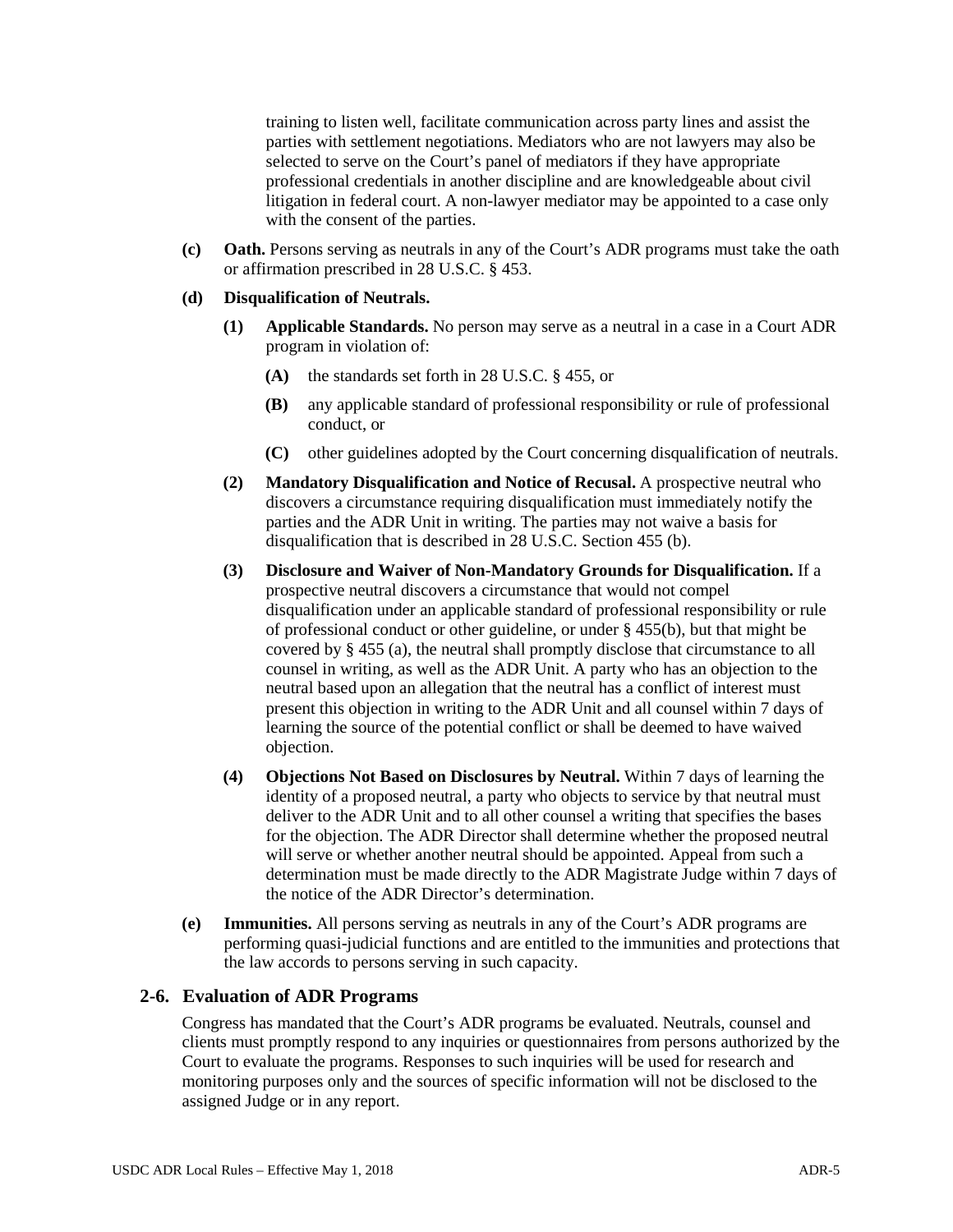## **3. ADR MULTI-OPTION PROGRAM**

#### <span id="page-9-1"></span><span id="page-9-0"></span>**3-1. Purpose**

The ADR Multi-Option Program is designed to encourage litigants in a broad range of cases to use ADR and to provide parties with sophisticated assistance in identifying the ADR process that is best suited to their particular case.

#### <span id="page-9-2"></span>**3-2. Description**

Most civil cases are assigned at filing to the ADR Multi-Option Program, in which the parties are presumptively required to participate in one non-binding ADR process offered by the Court (Early Neutral Evaluation, Mediation or a Settlement Conference with a Magistrate Judge). With the assigned Judge's permission, the parties may substitute an ADR process offered by a private provider. On or before the date set forth in the Order Setting Initial Case Management Conference and ADR Deadlines, counsel and client must sign, serve, and file the ADR Certification as set forth in ADR L.R. 3-5, and counsel must meet and confer in an effort to agree on an ADR process option. If, after meeting and conferring, the parties need specialized assistance to select or customize an ADR process, they may request a joint phone conference with the legal staff of the ADR Unit. Counsel must include in their joint case management statement a report on the status of ADR, specifying which ADR process option they have selected and a proposed deadline by which the parties will conduct the ADR session, or, if they do not agree, setting forth which option and timing each party prefers. Unless the assigned Judge already has approved a stipulation to an ADR process, the assigned Judge will discuss ADR options with counsel at the initial case management conference. With the benefit of input from the parties and, if provided, from the legal staff of the ADR Unit, the Judge will select one of the ADR processes offered by the Court, unless persuaded that the case is not ripe for an ADR referral or that no ADR process is likely to deliver benefits to the parties sufficient to justify the resources devoted to it.

#### **Commentary**

Counsel are encouraged to reach agreements about what information the parties need to exchange, formally or informally, in order to be ready to participate in ADR. Counsel should stipulate to an ADR process that will take place within the presumptive 90-day deadline set forth in ADR L.R. 3-7 if they agree that the parties will be ready to participate meaningfully in the selected ADR process in that time frame. Counsel should defer their selection of an ADR process to the case management conference if they disagree or have questions about the most appropriate ADR process or timing.

#### **Cross Reference**

See Case Management Conference provisions of Civil L.R. 16.

#### <span id="page-9-4"></span><span id="page-9-3"></span>**3-3. Assignment to ADR Multi-Option Program**

- **(a) Automatic Assignment.** In accordance with Civil L.R. 16-2, most civil cases are assigned to the ADR Multi-Option Program by the Clerk when the complaint or notice of removal is filed. Notice of such assignment will be given in the Order Setting Initial Case Management Conference and ADR Deadlines issued under Civil L.R. 16-2.
- <span id="page-9-5"></span>**(b) By Stipulation, Motion or Order.** Cases not assigned at filing may be assigned to the ADR Multi-Option Program, or to a specific ADR process, by order of the assigned Judge following a stipulation by all parties, on motion by a party under Civil L.R. 7, or on the Judge's initiative.
- <span id="page-9-6"></span>**(c) Relief from Automatic Referral.** Any party whose case has been referred automatically to the ADR Multi-Option Program may file with the assigned Judge a motion for relief from automatic referral under Civil L.R. 7.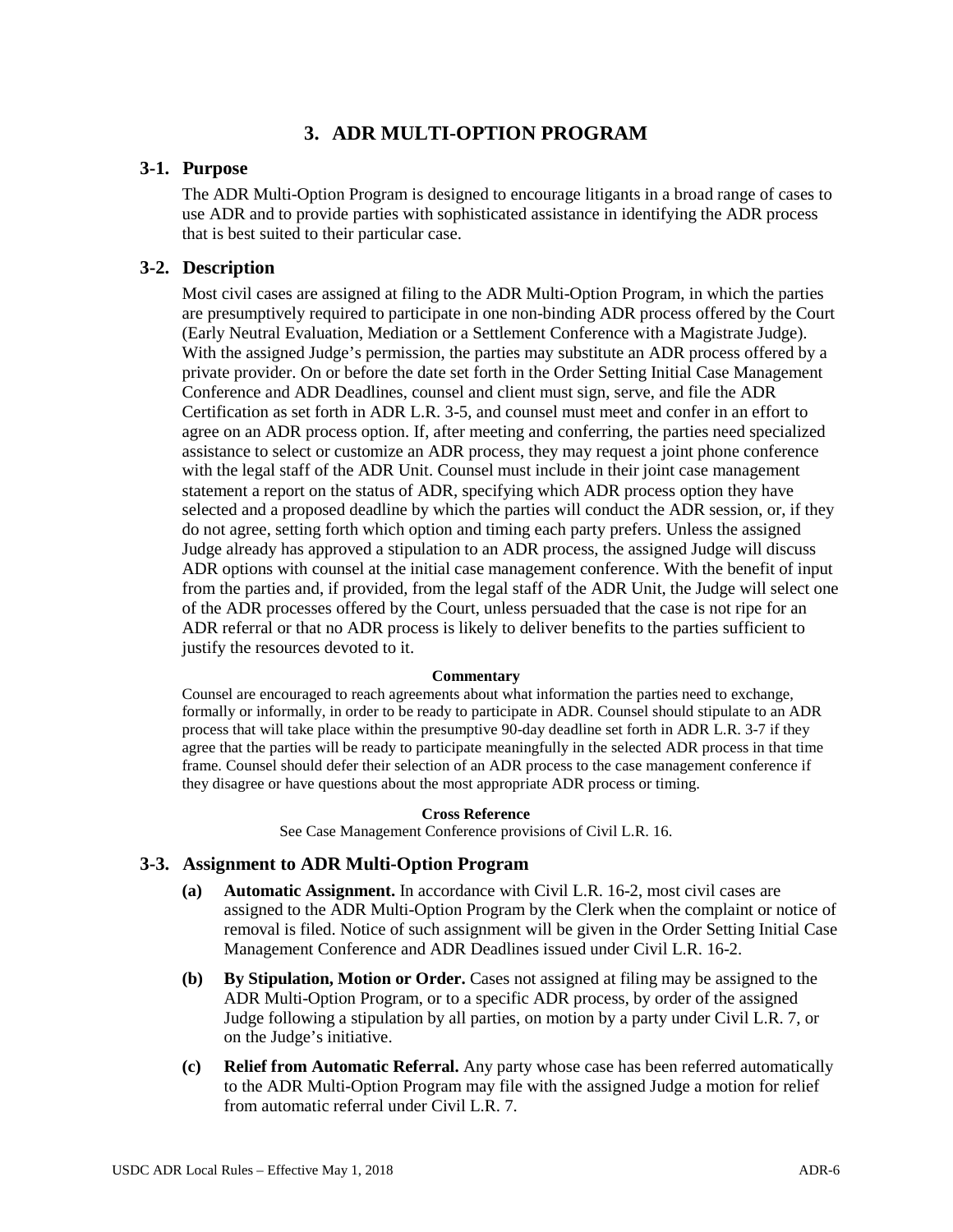## <span id="page-10-1"></span><span id="page-10-0"></span>**3-4. ADR Options**

- **(a) Court-Sponsored ADR Processes.** The court-sponsored ADR options for cases assigned to the ADR Multi-Option Program include:
	- **1.** Early Neutral Evaluation (ENE);
	- **2.** Mediation; and
	- **3.** Settlement Conference with a Magistrate Judge.

A case may be referred to ENE, Mediation or a Settlement Conference only by order of the assigned Judge.

<span id="page-10-2"></span>**(b) Private ADR.** A private ADR procedure may be substituted for a Court process if the parties so stipulate and the assigned Judge approves. Private ADR proceedings, however, are not subject to the provisions of the ADR Local Rules including attendance, confidentiality, enforcement, and immunity.

#### <span id="page-10-4"></span><span id="page-10-3"></span>**3-5. Selecting an ADR Process**

- **(a) Meet and Confer to Select ADR Process.** In cases assigned to the ADR Multi-Option Program, as soon as feasible after filing or removal and no later than the deadline to meet and confer (presumptively 21 days before the date set for the initial case management conference), counsel must meet and confer to discuss the available ADR processes, to identify the process each believes will be most helpful to the parties' settlement efforts, to specify any formal or informal exchange of information needed before an ADR session, and to attempt to agree on an ADR process and a deadline for the ADR session. If the date of the initial case management conference is changed, unless otherwise ordered the meet and confer deadline adjusts accordingly.
- <span id="page-10-5"></span>**(b) ADR Certification.** In cases assigned to the ADR Multi-Option Program, no later than the date specified in the Order Setting Initial Case Management Conference and ADR Deadlines (presumptively 21 days before the date set for the initial case management conference), counsel and client must sign, serve, and file an ADR Certification. The certification must be filed on a form established for that purpose by the Court and in conformity with the instructions approved by the Court. Separate certifications may be filed by each party. If the client is a government or government agency, the certificate shall be signed by a person who meets the requirements of Civil L.R. 3-9(c). If the date of the initial case management conference is changed, unless otherwise ordered the ADR Certification deadline adjusts accordingly.

Counsel and client must certify that both have:

- **(1)** Read the handbook entitled "Alternative Dispute Resolution Procedures Handbook" on the Court's ADR website (found at [cand.uscourts.gov/adr\)](http://www.adr.cand.uscourts.gov/);
- **(2)** Discussed with each other the available dispute resolution options provided by the Court and private entities; and
- **(3)** Considered whether their case might benefit from any of the available dispute resolution options.

Counsel must further certify that they have discussed selection of an ADR process and an appropriate deadline for an ADR session with counsel for the other parties to the case and must indicate whether they intend to stipulate to an ADR process and deadline or prefer to discuss ADR selection with the assigned Judge at the case management conference.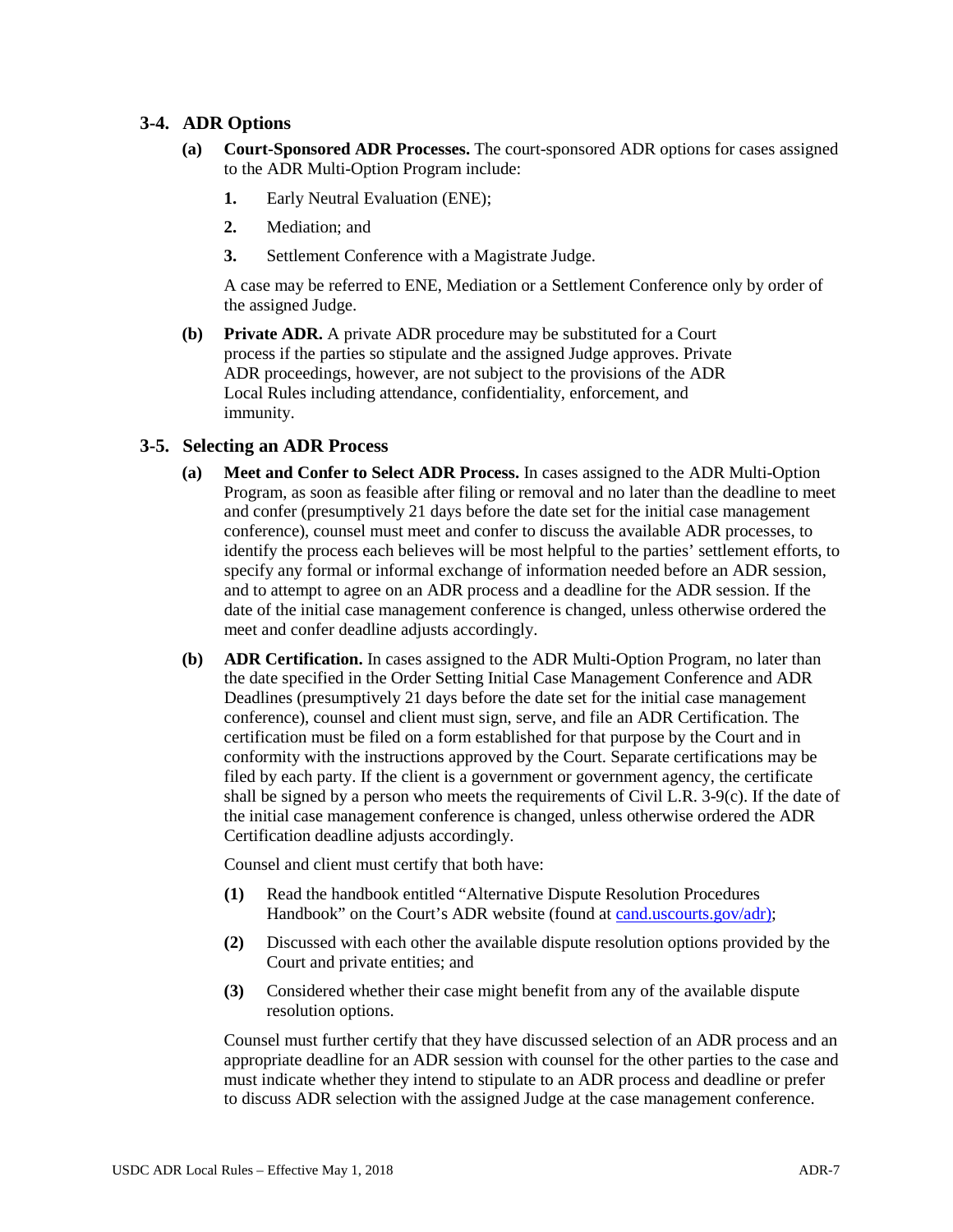<span id="page-11-0"></span>**(c) Stipulation to ADR Process.** If the parties agree to participate in an ADR process and they wish the Court to make an ADR referral in advance of the case management conference, they may file a Stipulation and Proposed Order selecting an ADR process.

### <span id="page-11-1"></span>**(d) Selection at Case Management Conference.**

- **(1) Consideration of ADR Processes.** Counsel must include in their joint case management statement a report on the status of ADR, specifying which ADR process option they have selected and a proposed deadline by which the parties will conduct the ADR session or, if they do not agree, setting forth which option and timing each party prefers. Unless the assigned Judge already has approved a stipulation to an ADR process, counsel must be prepared to discuss all of the subjects about which they were required to meet and confer under ADR L.R. 3- 5(a). If the ADR legal staff holds an ADR Phone Conference in advance of the initial case management conference, they ordinarily will make a recommendation to the assigned Judge.
- **(2) Selection by Stipulation or Order.** If the parties agree to a particular ADR process at the case management conference and the assigned Judge approves, the Judge will issue an order referring the case to that process. Alternatively, even if the parties do not agree, the Judge may issue an order referring the case to ENE, Mediation, or a Settlement Conference.
- **(3) Deferred Referral or Exemption.** If, considering the views of the parties, the Judge at the case management conference concludes that the case is not ripe for an ADR referral or that no ADR process is likely to deliver benefits to the parties sufficient to justify the resources devoted to it, the Judge may defer making an ADR referral or may exempt the case from participating in any ADR process.

## <span id="page-11-2"></span>**3-6. ADR Phone Conference.**

An ADR Phone Conference conducted by a member of the ADR legal staff may be set to assist the parties or the assigned Judge in selecting or customizing an ADR process, in aid of the administration of a case that has been referred to an ADR process, or as otherwise directed by the Court. An ADR Phone Conference may be set at the request of the parties on the form established for that purpose by the Court, by referral from the assigned Judge, or at the initiative of the ADR legal staff. Unless otherwise specified in the order referring the matter for an ADR Phone Conference or the Notice Setting ADR Phone Conference, the following procedures shall apply:

- <span id="page-11-3"></span>**(a) Participants.** Counsel who will be primarily responsible for handling the trial of the matter must participate in the conference. Clients and their insurance carriers may participate as well. Counsel may request an in-person ADR conference at the Court in lieu of the phone conference by calling the ADR Unit.
- <span id="page-11-4"></span>**(b) Participation in the Conference Call.** For the convenience of the parties, the Court provides a dial-in conference line for all ADR phone conferences. Unless otherwise directed, counsel should reserve one half-hour for each such conference call.
- <span id="page-11-5"></span>**(c) Preparation.** Before the phone conference, counsel are expected to have complied with ADR L.R. 3-5(a) and (b).
- <span id="page-11-6"></span>**(d) Request to Continue the ADR Phone Conference.** Requests to continue the ADR Phone Conference must be directed to the ADR Unit at (415) 522-2199 or [ADR@cand,uscourts.gov.](mailto:ADR@cand,uscourts.gov)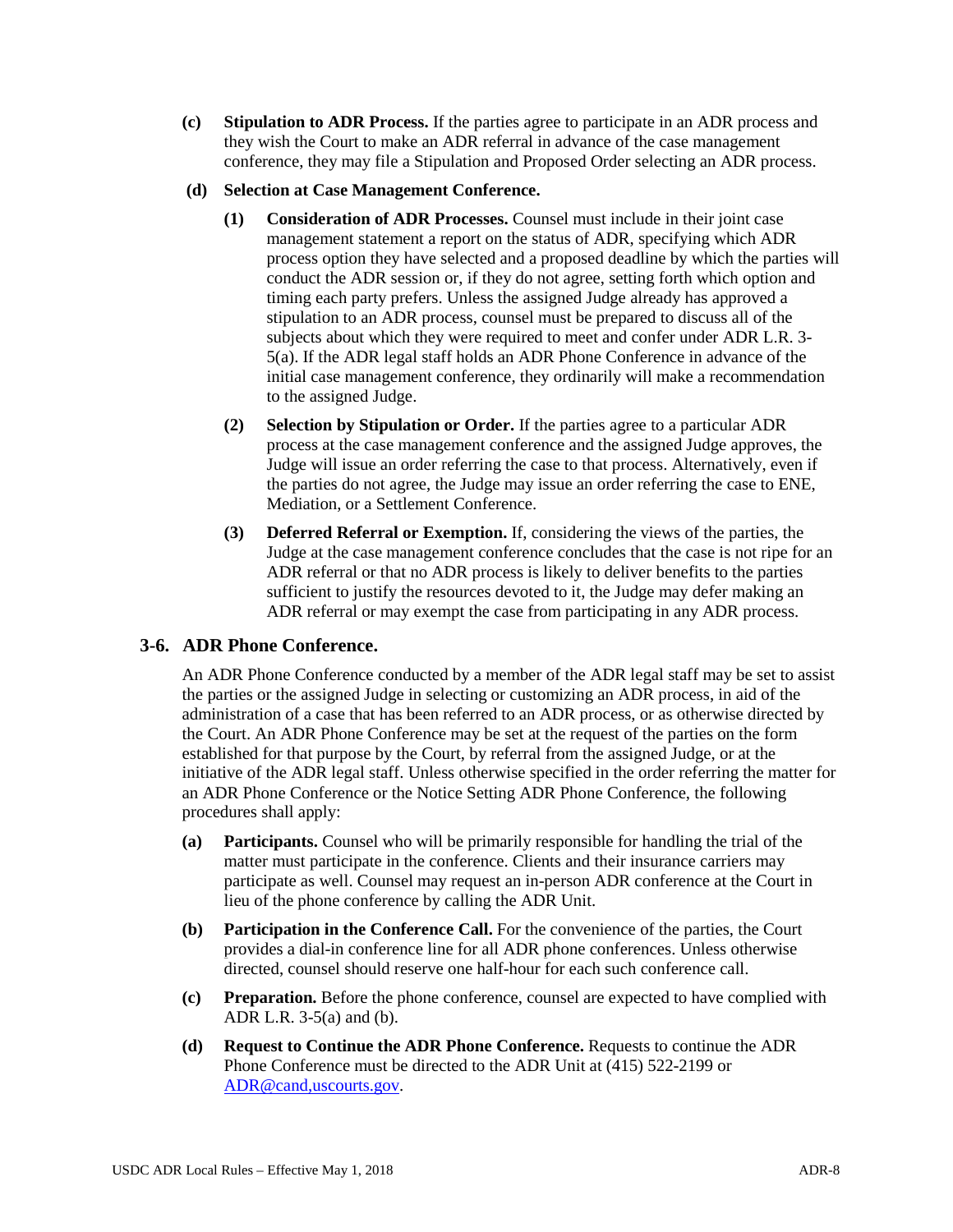<span id="page-12-0"></span>**(e) Confidentiality.** Absent express agreement to the contrary, ADR phone conferences are not confidential. ADR legal staff may report their impressions and make recommendations to the assigned Judge following the phone conference.

#### **Commentary**

Forms for ADR Certification, Stipulation to an ADR Process, and Request for ADR Phone Conference, and the handbook entitled "Alternative Dispute Resolution Procedures Handbook" are available on the Court's website: [cand.uscourts.gov/adr.](http://www.cand.uscourts.gov/adr) The Clerk's Office will print copies upon request for pro se parties**.**

## <span id="page-12-1"></span>**3-7. Timing of ADR Process in the ADR Multi-Option Program**

Unless otherwise ordered, the ADR session must be held within 90 days after the entry of an order referring the case to a specific ADR process.

#### **Commentary**

Parties are permitted to request a longer or shorter deadline on a case specific basis.

#### **Cross-Reference** See ADR L.R. 5-4 and 6-4.

## <span id="page-12-2"></span>**4. NON-BINDING ARBITRATION [ABROGATED]**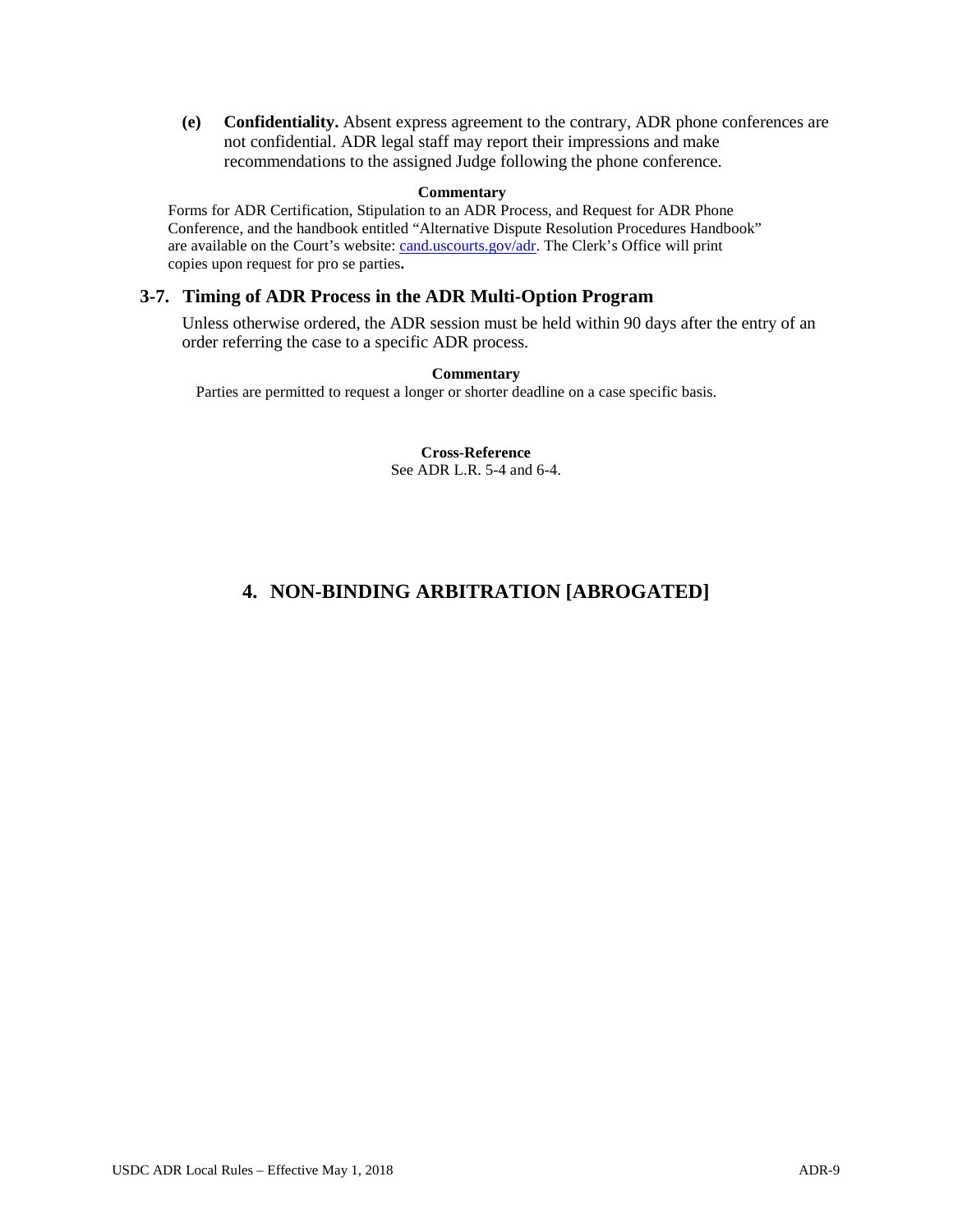## **5. EARLY NEUTRAL EVALUATION**

## <span id="page-13-1"></span><span id="page-13-0"></span>**5-1. Description**

In Early Neutral Evaluation (ENE) the parties and their counsel, in a confidential session, make compact presentations of their claims and defenses, including key evidence as developed at that juncture, and receive a non-binding evaluation by an experienced neutral lawyer with subject matter expertise. The Evaluator also helps identify areas of agreement, offers case-planning suggestions and, if requested by the parties, settlement assistance.

## <span id="page-13-2"></span>**5-2. Eligible Cases**

Subject to the availability of administrative resources and of an Evaluator with subject matter expertise, appropriate civil cases may be referred to ENE by order of the assigned Judge following a stipulation by all parties, on motion by a party under Civil L.R. 7, or on the Judge's initiative.

## <span id="page-13-4"></span><span id="page-13-3"></span>**5-3. Evaluators**

- **(a) Appointment.** After entry of an order referring a case to ENE, the ADR Unit will appoint from the Court's panel an Evaluator who has expertise in the subject matter of the lawsuit, is available during the appropriate period and has no apparent conflict of interest. The Court will notify the parties of the appointment. The rules governing conflicts of interest and the procedure for objecting to an Evaluator are set forth in ADR L.R. 2-5(d). The procedures for party input into the selection process are posted on the ADR website at [cand.uscourts.gov/adr.](http://cand.uscourts.gov/adr)
- <span id="page-13-5"></span>**(b) Compensation.** ENE Evaluators shall volunteer up to two hours of preparation time and the first four hours in an ENE session. After four hours in an ENE session, the Evaluator may (1) continue to volunteer his or her time or (2) give the parties the option of either concluding the proceeding or paying the Evaluator. The ENE proceeding will continue only if all parties and the Evaluator agree. If all parties agree to continue, the Evaluator may then charge his or her hourly rate or such other rate that all parties agree to pay. If more substantial preparation by the Evaluator is desired, the parties may discuss appropriate alternative payment arrangements with the Evaluator. Alternative arrangements must be approved by the ADR Legal Staff. No party may offer or give the Evaluator any gift.
- <span id="page-13-6"></span>**(c) Payment.** All terms and conditions of payment must be clearly communicated to the parties. The parties may agree to pay the fee in other than equal portions. The parties must pay the Evaluator directly, or the Evaluator's law firm or employer, as directed by the Evaluator. On a questionnaire form provided by the Court, the Evaluator shall promptly report to the ADR Unit the amount of any payment received.

## <span id="page-13-8"></span><span id="page-13-7"></span>**5-4. Timing and Scheduling the ENE Session**

- **(a) Scheduling by Evaluator.** Promptly after being appointed to a case, the Evaluator must arrange for the pre-session phone conference under ADR L.R. 5-7 and, after consulting with all parties, must fix the date and place of the ENE session within the deadlines set by paragraph (c) below, or the order referring the case to ENE.
- <span id="page-13-9"></span>**(b) Cooperating with the Evaluator.** Counsel must respond promptly to and cooperate fully with the Evaluator with respect to scheduling the pre-session phone conference and the ENE session.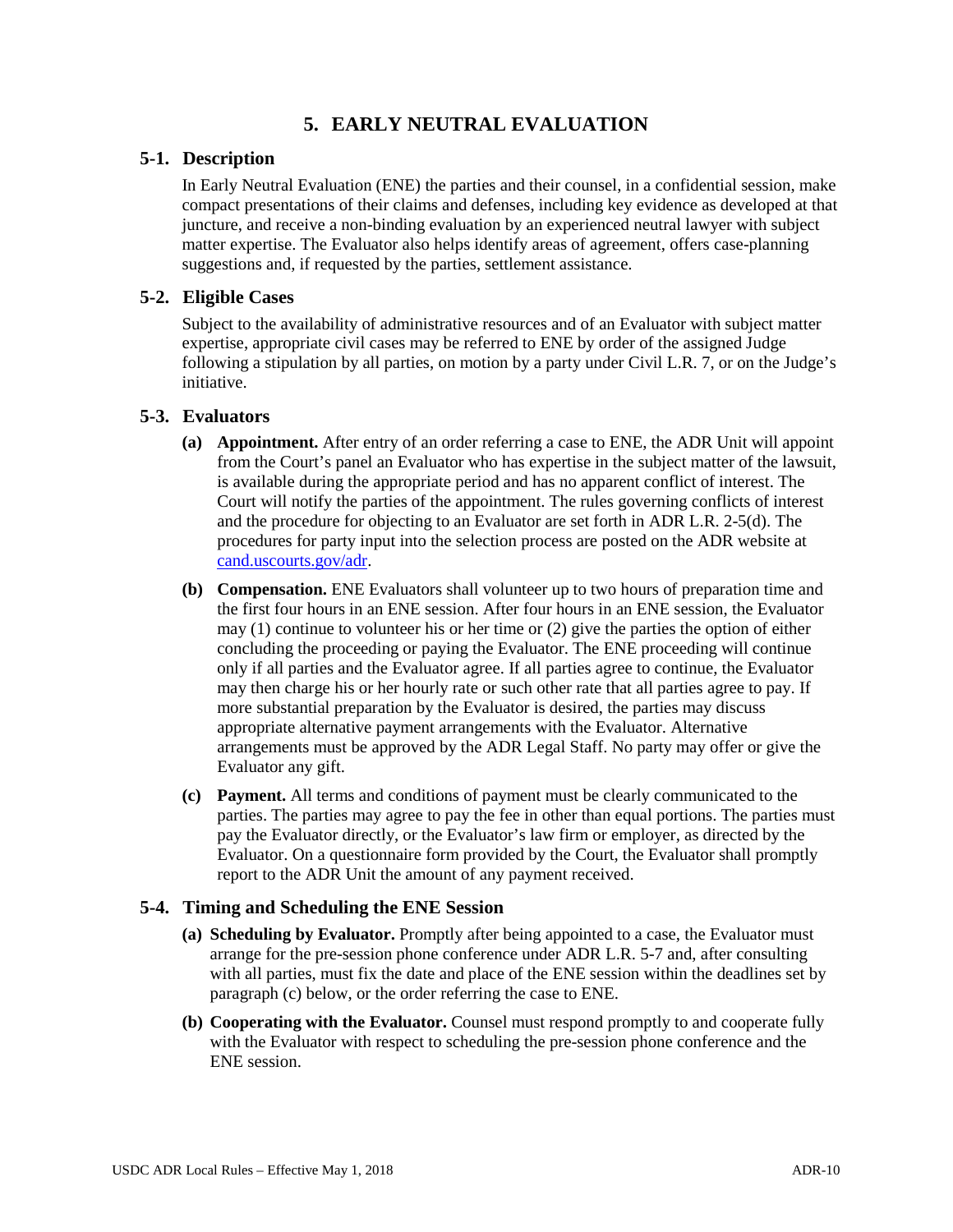<span id="page-14-0"></span>**(c) Deadline for Conducting Session.** Unless otherwise ordered, the ENE session must be held within 90 days after the entry of the order referring the case to ENE.

#### **Commentary**

If the parties believe that the deadline for conducting an ENE is not appropriate, they should promptly seek an extension of time in accordance with the procedures set forth in ADR L.R. 5-5.

#### <span id="page-14-2"></span><span id="page-14-1"></span>**5-5. Requests to Extend Deadline**

- **(a) Motion Required.** Requests for extension of the deadline for conducting an ENE session must be made by the parties no later than 14 days before the session is to be held and must be directed to the assigned Judge, in a motion or stipulation and proposed order under Civil L.R. 7, with a copy to the other parties, the Evaluator (if appointed) and the ADR Unit.
- <span id="page-14-3"></span>**(b) Content of Motion.** Such motion must:
	- **(1)** Detail the considerations that support the request;
	- **(2)** Indicate whether the other parties concur in or object to the request; and
	- **(3)** Be accompanied by a proposed order setting forth a new deadline by which the ENE session shall be held.

## <span id="page-14-4"></span>**5-6. Ex Parte Contact Prohibited**

Except with respect to scheduling matters, there shall be no *ex parte* communications between parties or counsel and the Evaluator, including private caucuses to discuss settlement, until after the Evaluator has committed his or her evaluation to writing and all parties have agreed that *ex parte* communications with the Evaluator may occur.

#### <span id="page-14-5"></span>**5-7. Phone Conference Before ENE Session**

The Evaluator shall schedule a brief joint phone conference before the ENE session with counsel who will attend the ENE session to discuss matters such as the scheduling of the ENE session, the procedures to be followed, compensation of the neutral, the nature of the case, the content of the written ENE statements, and which client representatives will attend. The Evaluator may schedule additional joint pre-session calls as appropriate.

#### **Commentary**

If more than one pre-session phone conference is conducted, all counsel do not necessarily need to participate in every call but the lead counsel who will attend the ENE session must participate in at least one pre-session phone conference. See ADR L.R. 5-10(b).

#### <span id="page-14-7"></span><span id="page-14-6"></span>**5-8. Written ENE Statements**

- **(a) Time for Submission.** No later than 7 days before the first ENE session unless otherwise directed by the Evaluator, each party must submit directly to the Evaluator, and must serve on all other parties, a written ENE Statement.
- <span id="page-14-8"></span>**(b) Prohibition Against Filing.** The statements constitute confidential information as defined in ADR L.R. 5-12, must not be filed and the assigned Judge shall not have access to them.
- <span id="page-14-9"></span>**(c) Content of Statement.** The statements must be concise, may include any information that may be useful to the Evaluator, and must, unless otherwise directed by the Evaluator:
	- **(1)** Identify, by name and title or status: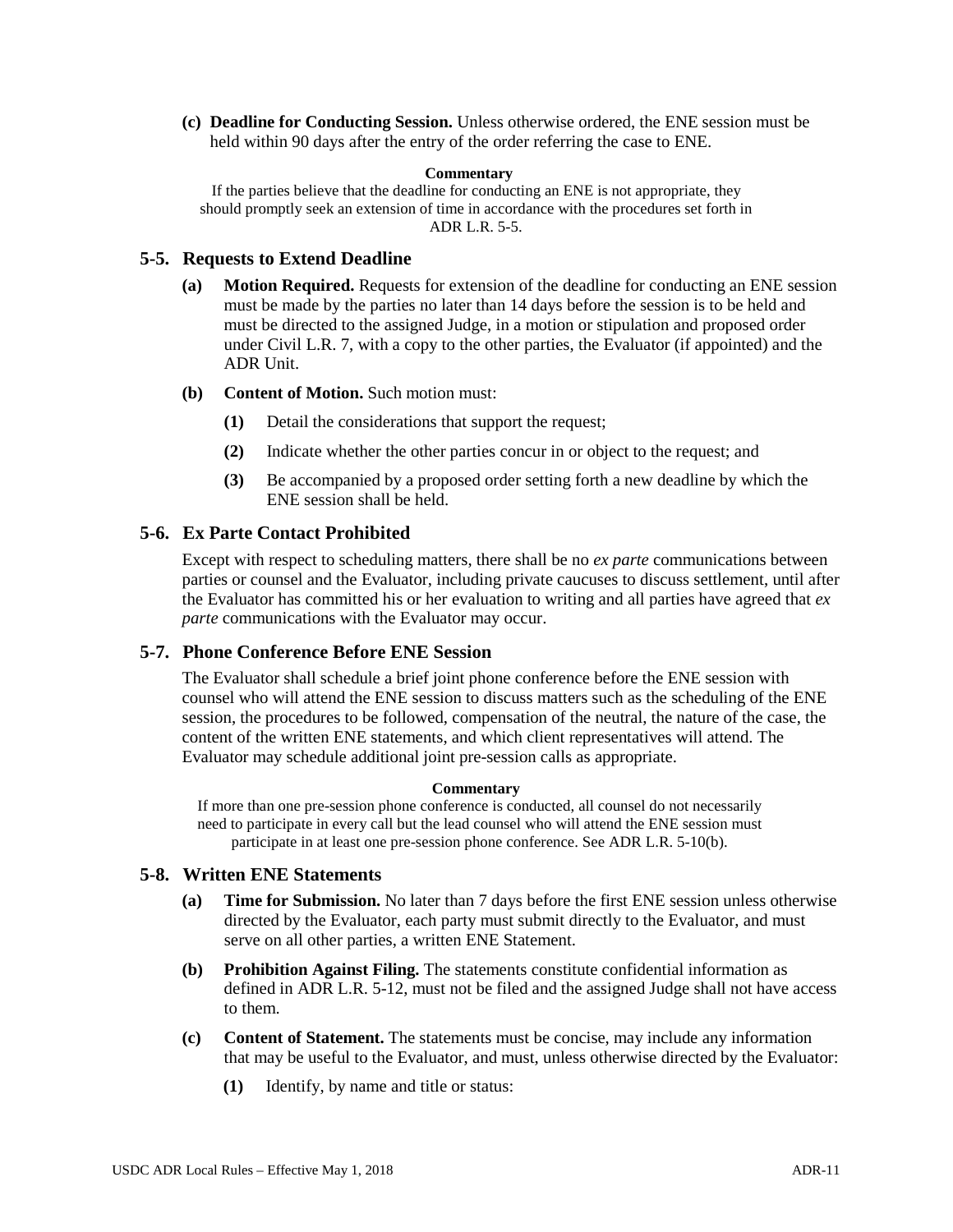- **(A)** The person(s) with decision-making authority, who, in addition to counsel, will attend the ENE session as representative(s) of the party, and
- **(B)** Persons connected with a party opponent (including an insurer representative) whose presence might substantially improve the utility of the ENE session or the prospects for settlement;
- **(2)** Describe briefly the substance of the suit, addressing the party's views of the key liability issues and damages and discussing the key evidence;
- **(3)** Address whether there are legal or factual issues whose early resolution would reduce significantly the scope of the dispute or contribute to settlement negotiations;
- **(4)** Identify the discovery that is necessary to equip the parties for meaningful settlement negotiations; and
- **(5)** Include copies of documents out of which the suit arose (e.g., contracts), or whose availability would materially advance the purposes of the Evaluation session, (e.g., medical reports or documents by which special damages might be determined).

## <span id="page-15-0"></span>**5-9. Special Provisions for Patent, Copyright, or Trademark Cases**

Unless otherwise directed by the Evaluator, the following provisions apply to the written ENE statements submitted under ADR L.R. 5-8.

- <span id="page-15-1"></span>**(a) Patent Cases.** When a claim in a case alleges infringement of a utility patent, or when a party seeks a declaratory judgment that a utility patent is not infringed, is invalid, or is unenforceable, each party must attach to its written ENE statement a copy of each document the party has been required to generate (by the date the written ENE statements are due) under Patent L.R. 3-1, 3-3, or 3-5(a), or under any case-specific order modifying the requirements of these provisions of the Patent Local Rules. A party whose duty has arisen only under Patent L.R. 3-5(a) may satisfy the requirements hereby imposed by attaching to its written ENE statement a copy of documents it was required to generate under Patent L.R. 3-3.
- <span id="page-15-2"></span>**(b) Copyright Cases.** To the extent then known or readily available and feasible, a party who bases a claim on copyright must include as exhibits the copyright registration (or, if there is no relevant copyright registration yet, the relevant copyright application) and one or more demonstrative exemplars of the copying and infringement. Such party must also present whatever direct or indirect evidence it has of copying, and shall indicate whether it intends to elect statutory or actual damages. Each party in a copyright case who is accused of infringing shall set forth in its written statement the dollar volume of sales of and profits from the allegedly infringing works that it and any entities for which it is legally responsible have made.
- <span id="page-15-3"></span>**(c) Trademark Cases.** To the extent then known or readily available and feasible, a party who bases a claim on trademark or trade dress infringement, or on other unfair competition, must include as an exhibit its registration, if any, exemplars of both its use of its mark and use of the allegedly infringing mark, both including a description or representation of the goods or services on or in connection with which the marks are used, and any evidence it has of actual confusion. If "secondary meaning" is in issue, such a party must also describe the nature and extent of the advertising it has done with its mark and the volume of goods it has sold under its mark. Both parties must describe in their Evaluation statements how the consuming public is exposed to their respective marks and goods or services, including, if available, photographic or other demonstrative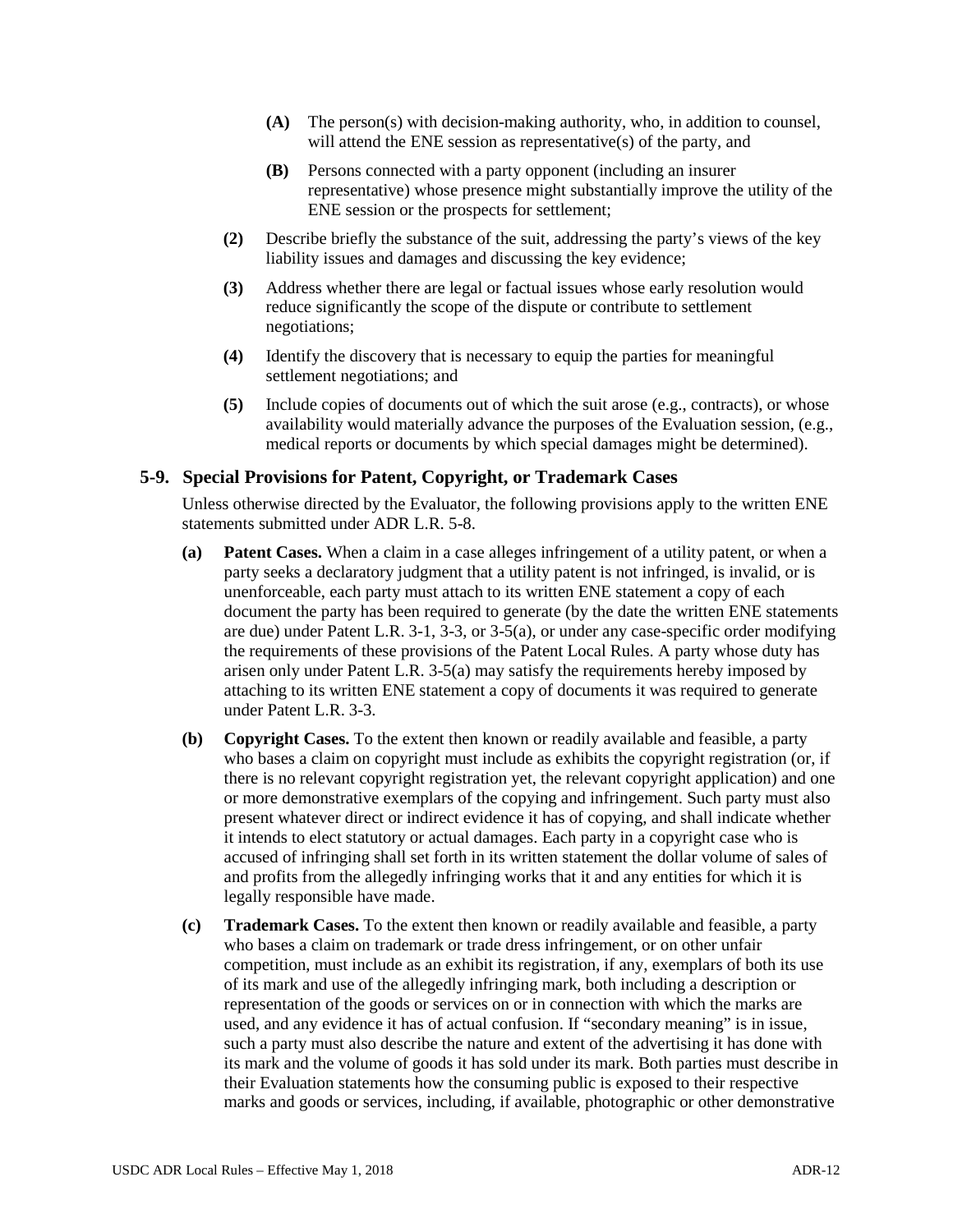evidence. Each party in a trademark or unfair competition case who is accused of infringement must set forth the dollar volume of sales of and profits from goods or services bearing the allegedly infringing mark.

### <span id="page-16-1"></span><span id="page-16-0"></span>**5-10. Attendance at Session**

- **(a) Parties.** All named parties and their counsel are required to attend the ENE session in person unless excused under paragraph (d) below. This requirement reflects the Court's view that the principal values of ENE include affording litigants opportunities to articulate directly to other parties and a neutral their positions and interests and to hear, first hand, both their opponent's version of the matters in dispute and a neutral assessment of the merits of the case and the relative strengths of each party's legal positions.
	- **(1) Corporation or Other Non-Governmental Entity.** A party other than a natural person (e.g., a corporation or an association) satisfies this attendance requirement if represented by a person (other than outside counsel) who has final authority to settle and who is knowledgeable about the facts of the case. If final authority to settle is vested only in a governing board, claims committee, or equivalent body and cannot be delegated to a representative, an entity must disclose (in writing or electronically) this fact to all other parties and the Evaluator at least 14 days before the ENE session will occur. This required disclosure must identify the board, committee, body, or persons in whom final settlement authority is vested. In this instance the party must send the person (in addition to counsel of record) who has, to the greatest extent feasible, authority to recommend a settlement, and who is knowledgeable about the facts of the case, the entity's position, and the procedures and policies under which the entity decides whether to accept proposed settlements.
	- **(2) Government Entity.** A unit or agency of government satisfies this attendance requirement if represented by a person (in addition to counsel of record) who has, to the greatest extent feasible, authority to settle, and who is knowledgeable about the facts of the case, the governmental unit's position, and the procedures and policies under which the governmental unit decides whether to accept proposed settlements. If the action is brought by the government on behalf of one or more individuals, at least one such individual also must attend.
- <span id="page-16-2"></span>**(b) Counsel.** Each party must be accompanied at the ENE session by the lawyer who will be primarily responsible for handling the trial of the matter.
- <span id="page-16-3"></span>**(c) Insurers.** Insurer representatives are required to attend in person unless excused under paragraph (d) below, if they have accepted coverage, or the duty to defend, even if subject to a reservation of rights.
- <span id="page-16-4"></span>**(d) Request to be Excused.** A person who is required to attend an ENE session may be excused from attending in person only after a showing that personal attendance would impose an extraordinary or otherwise unjustifiable hardship. A person seeking to be excused must submit, no fewer than 14 days before the date set for the session, a letter to the ADR Magistrate Judge in care of the ADR Unit at the address listed in ADR L.R. 2- 1(c), or emailed to [ADR\\_Attendance@cand.uscourts.gov,](mailto:ADR_Attendance@cand.uscourts.gov) simultaneously copying all counsel and the Evaluator. The letter must:
	- **(1)** Set forth all considerations that support the request;
	- **(2)** State realistically the amount in controversy in the case;
	- **(3)** Identify by name and title or status the individual(s) seeking to be excused;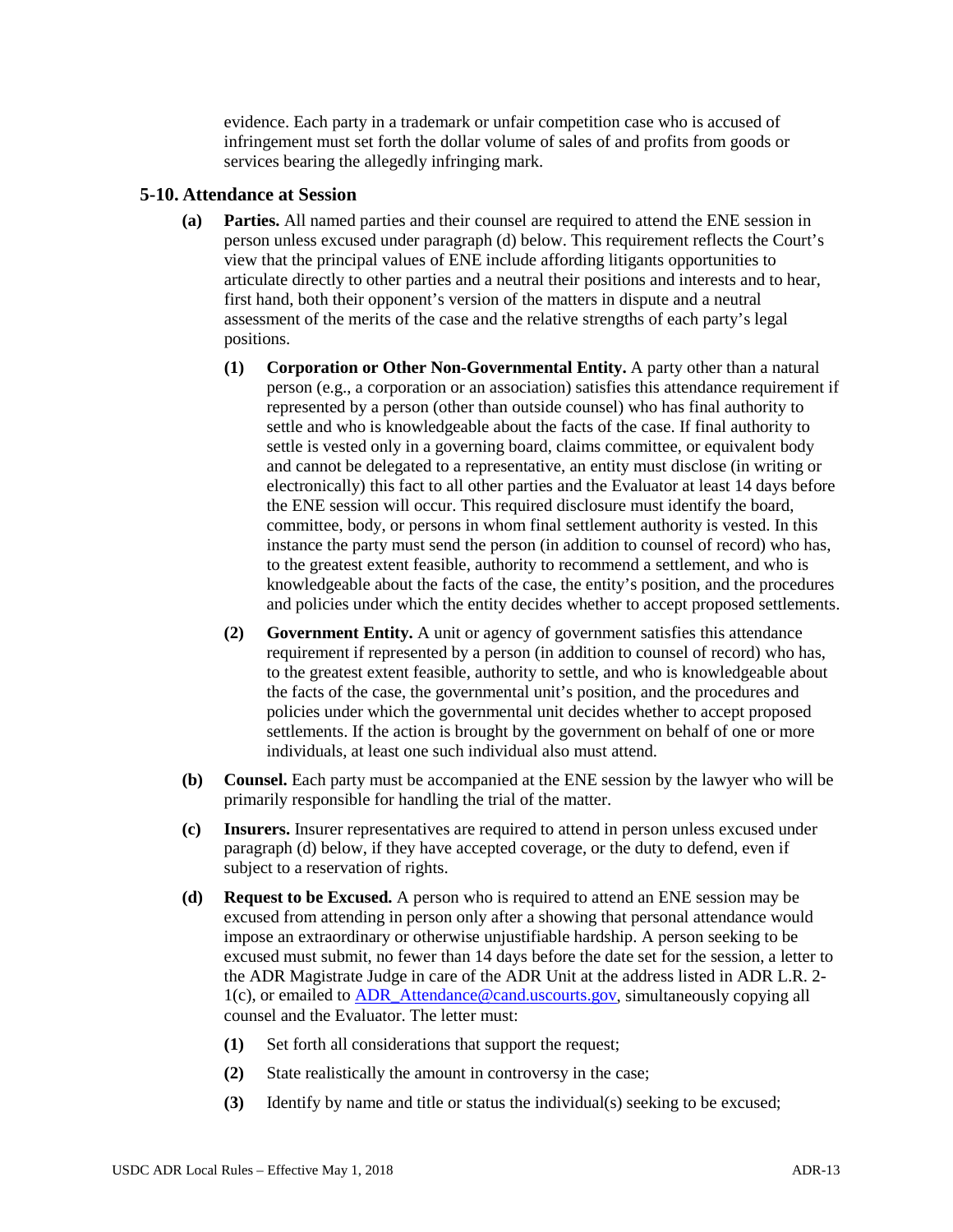- **(4)** Identify by name and title or status all those persons who will attend;
- **(5)** Identify by name and title or status the person(s) with decision-making authority, and
- **(6)** Indicate whether the other party or parties and the Evaluator join in or object to the request.

The request may not be filed or disclosed to the assigned Judge.

## <span id="page-17-0"></span>**(e) Opposing a Request to be Excused or Seeking to Compel Attendance by an Appropriate Party Representative.**

- **(1)** A party who opposes another party's request to be excused from attending in person an ENE session may submit to the ADR Magistrate Judge in care of the ADR Unit at the address listed in ADR L.R. 2-1(c), or emailed to [ADR\\_Attendance@cand.uscourts.gov,](mailto:ADR_Attendance@cand.uscourts.gov) within 4 days of receiving a copy of the request, a letter setting forth all grounds for the opposition. Such a letter must be served simultaneously on all parties and the Evaluator– and may not be filed or disclosed to the assigned Judge.
- **(2)** A party who alleges that another party will not be represented at an ENE session by an appropriate representative may submit to the ADR Magistrate Judge in care of the ADR Unit at the address listed in ADR L.R. 2-1(c), or emailed to ADR Attendance@cand.uscourts.gov, as far in advance of the session as practicable, a letter setting forth the bases for this allegation, along with a proposed order. Within 4 days of receiving a copy of such a letter, the party so challenged may submit to the ADR Magistrate Judge a responsive letter. Such letters must be sent to the ADR Magistrate Judge in care of the ADR Unit at the address listed in ADR L.R. 2-1(c), or emailed to ADR Attendance@cand.uscourts.govand served simultaneously on all other parties and the Evaluator – and may not be filed or disclosed to the assigned Judge.
- <span id="page-17-1"></span>**(f) Participation by Telephone.** Unless otherwise ordered, a person excused from appearing in person at an ENE session must participate by telephone for the duration of the session or until excused by the neutral.

#### **Commentary**

Ordinarily, a corporation or other entity, including a governmental entity or an insurer, satisfies the attendance requirement by sending a person or persons who can agree to a settlement without the necessity of gaining approval from anyone else. Exceptions to this general practice must be disclosed and addressed in advance of the session.

#### <span id="page-17-3"></span><span id="page-17-2"></span>**5-11. Procedure at ENE Session**

- **(a) Components of ENE Session.** The Evaluator shall:
	- **(1)** Permit each party (through counsel or otherwise), orally and through documents or other media, to present its claims or defenses and to describe the principal evidence on which they are based;
	- **(2)** Help the parties identify areas of agreement and, where feasible, enter stipulations;
	- **(3)** Assess the relative strengths and weaknesses of the parties' contentions and evidence, and explain carefully the reasoning that supports these assessments;
	- **(4)** Estimate, where feasible, the likelihood of liability and the dollar range of damages;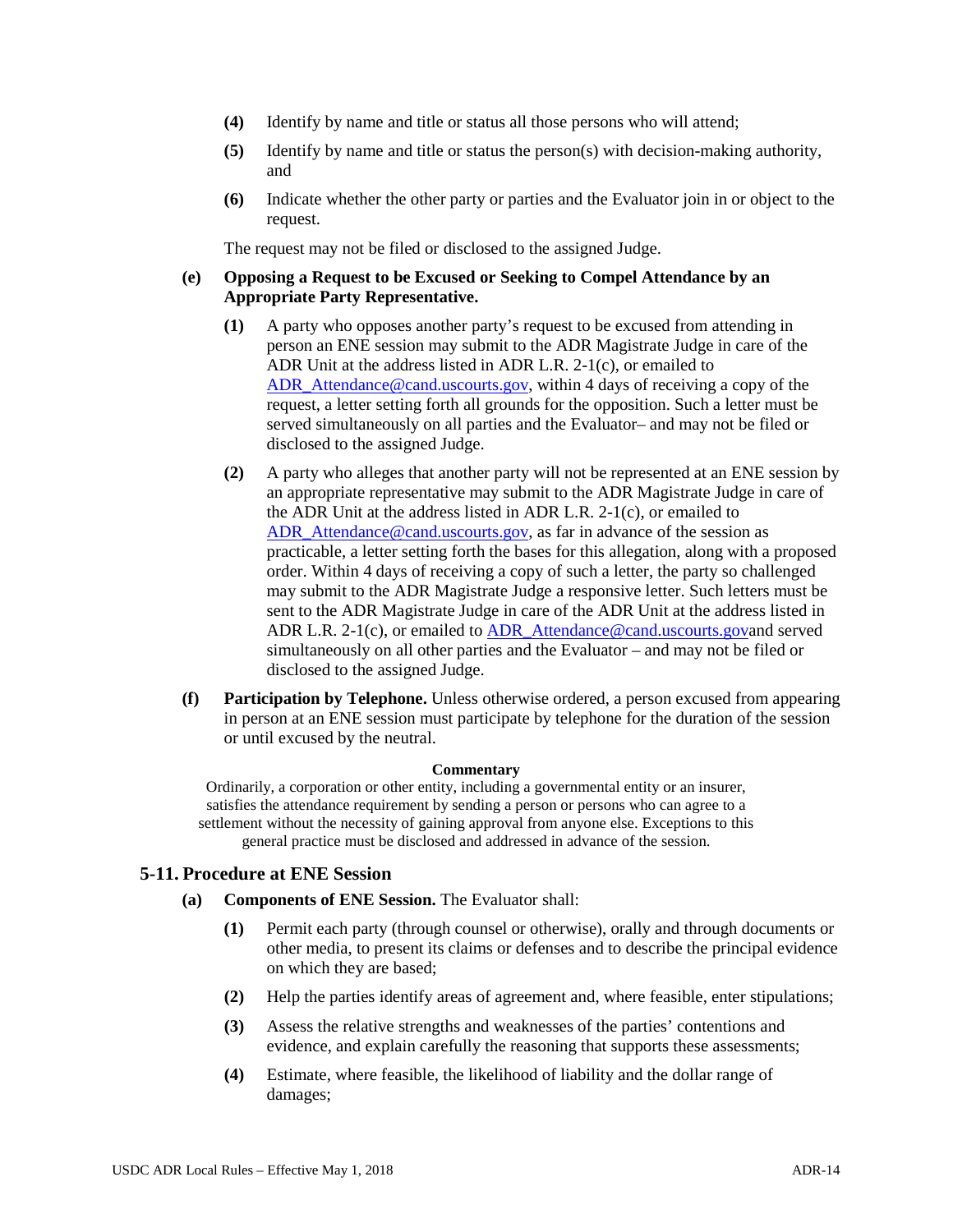- **(5)** Help the parties devise a plan for sharing the important information and/or conducting the key discovery that will equip them as expeditiously as possible to enter meaningful settlement discussions or to position the case for disposition by other means;
- **(6)** Help the parties assess litigation costs realistically;
- **(7)** If the parties are interested, help them, through private caucusing or otherwise, explore the possibility of settling the case; and
- **(8)** Determine whether some form of follow up to the session would contribute to the case development process or to settlement.
- <span id="page-18-0"></span>**(b) Process Rules.** The session shall be informal. Rules of evidence shall not apply. There shall be no formal examination or cross-examination of witnesses and no recording of the presentations or discussion shall be made.
- <span id="page-18-1"></span>**(c) Evaluation and Settlement Discussions.** If all parties agree, they may proceed to discuss settlement after the evaluation has been written but before it is presented. The evaluation must be presented orally on demand by any party. Copies of the written evaluation may be provided to the parties at the discretion of the Evaluator. The parties also may agree to discuss settlement after the evaluation has been presented.

#### <span id="page-18-3"></span><span id="page-18-2"></span>**5-12. Confidentiality**

- **(a) Confidential Treatment.** Except as provided in subdivision (b) of this local rule, this Court, the Evaluator, all counsel and parties, and any other persons attending the ENE session shall treat as "confidential information" the contents of the written ENE Statements, anything that was said, any position taken, and any view of the merits of the case expressed by any participant in connection with any ENE session. "Confidential information" shall not be:
	- **(1)** Disclosed to anyone not involved in the litigation;
	- **(2)** Disclosed to the assigned Judge; or
	- **(3)** Used for any purpose, including impeachment, in any pending or future proceeding in this Court.
- <span id="page-18-4"></span>**(b) Limited Exceptions to Confidentiality.** This rule does not prohibit:
	- **(1)** Disclosures as may be stipulated by all parties and the Evaluator;
	- **(2)** Disclosure of the terms of a fully executed settlement agreement signed during or arising out of the ENE session;
	- **(3)** Disclosures made in a subsequent confidential ADR or settlement proceeding under these Rules;
	- **(4)** A report to or an inquiry by the ADR Magistrate Judge pursuant to ADR L.R. 2-4 regarding a possible violation of the ADR Local Rules;
	- **(5)** The Evaluator from discussing the ENE session with the Court's ADR staff, who must maintain the confidentiality of the ENE session;
	- **(6)** Any participant or the Evaluator from responding to an appropriate request for information duly made by persons authorized by the Court to monitor or evaluate the Court's ADR program in accordance with ADR L.R. 2-6; or
	- **(7)** Disclosures as are otherwise required by law.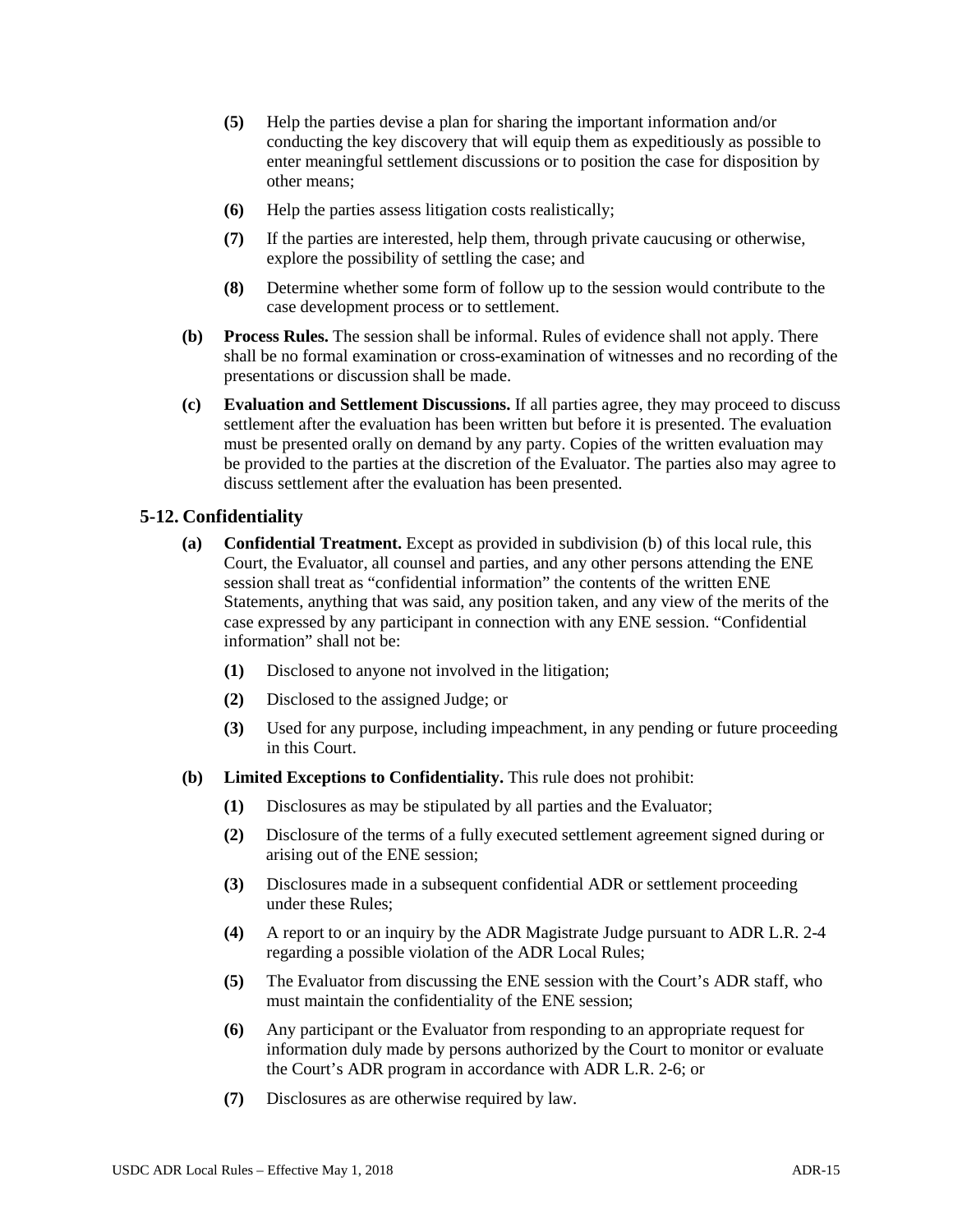<span id="page-19-0"></span>**(c) Confidentiality Agreement.** The Evaluator may ask the parties and all persons attending the ENE session to sign a confidentiality agreement on a form provided by the Court.

#### **Commentary**

Ordinarily, anything that was said in connection with an ENE session is to be treated as confidential in the same manner and for the same reasons as with Mediation. Please see the legal authorities cited in the commentary to ADR Local Rule 6-12(c).

### <span id="page-19-2"></span><span id="page-19-1"></span>**5-13. Follow Up**

- **(a) Discussion at Close of ENE.** At the close of the ENE session, the Evaluator and the parties shall discuss whether it would be beneficial to schedule any follow up to the session.
- <span id="page-19-3"></span>**(b) Follow Up the Evaluator May Order.** The Evaluator may order these kinds of follow up without stipulation:
	- **(1)** Responses to settlement offers or demands;
	- **(2)** A focused phone conference;
	- **(3)** Exchanges of letters between counsel addressing specified legal or factual issues; or
	- **(4)** Written or telephonic reports to the Evaluator, e.g., describing how discovery or other events occurring after the ENE session have affected a party's analysis of the case or position with respect to settlement.
- <span id="page-19-4"></span>**(c) Stipulation to Follow Up Session.** With the consent of all parties, the Evaluator may schedule one or more follow up ENE sessions that may include additional evaluation, settlement discussions, or case development planning.
- <span id="page-19-5"></span>**(d) Limitations on Authority of Evaluator.** Evaluators have no authority to compel parties to conduct or respond to discovery or to file motions. Nor do Evaluators have authority to determine what the issues in any case are, to impose limits on parties' pretrial activities, or to impose sanctions.

## <span id="page-19-6"></span>**5-14. Certification of Session**

Within 14 days of the close of each ENE session, and on the form Certification of Session provided by the Court, the Evaluator must report to the ADR Unit: the date of the session, whether any follow up is scheduled, and whether the case settled in whole or in part. The ADR Unit will enter this information on the docket.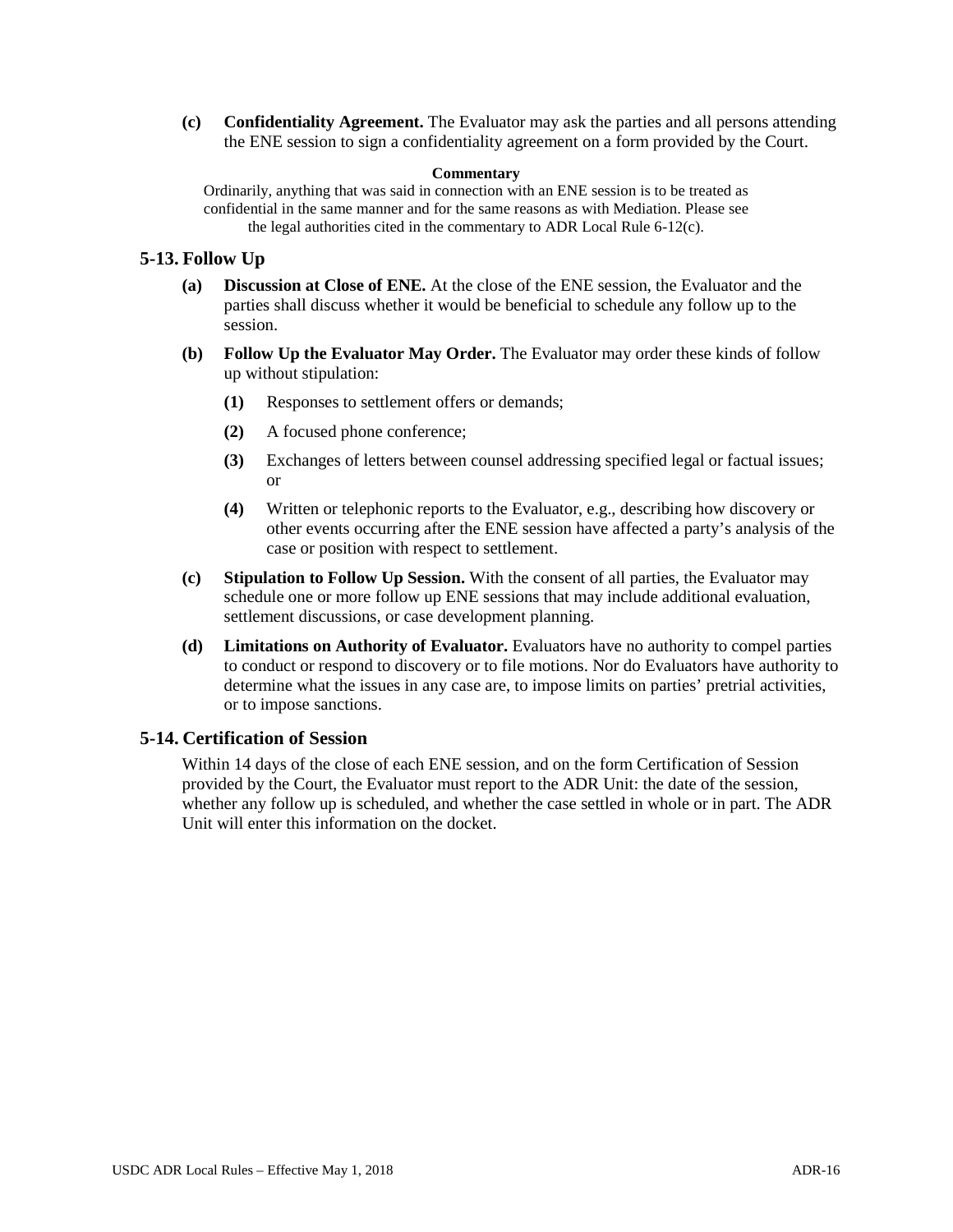## **6. MEDIATION**

## <span id="page-20-1"></span><span id="page-20-0"></span>**6-1. Description**

Mediation is a flexible, non-binding, confidential process in which a neutral person (the mediator) facilitates settlement negotiations. The mediator improves communication across party lines, helps parties articulate their interests and understand those of their opponent, probes the strengths and weaknesses of each party's legal positions, identifies areas of agreement and helps generate options for a mutually agreeable resolution to the dispute. The mediator generally does not give an overall evaluation of the case. A hallmark of Mediation is its capacity to expand traditional settlement discussion and broaden resolution options, often by exploring litigant needs and interests that may be formally independent of the legal issues in controversy.

## <span id="page-20-2"></span>**6-2. Eligible Cases**

Subject to the availability of administrative resources and of a suitable mediator, appropriate civil cases may be referred to Mediation by order of the assigned Judge following a stipulation by all parties, on motion by a party under Civil L.R. 7, or on the Judge's initiative.

## <span id="page-20-4"></span><span id="page-20-3"></span>**6-3. Mediators**

- **(a) Appointment.** After entry of an order referring a case to Mediation, the ADR Unit will appoint from the Court's panel a mediator who is available during the appropriate period and has no apparent conflict of interest. The Court will notify the parties of the appointment. The rules governing conflicts of interest and the procedure for objecting to a mediator are set forth in ADR L.R. 2-5(d). The procedures for party input into the selection process are posted on the ADR website at www.cand.uscourts.gov/adr.
- <span id="page-20-5"></span>**(b) Standards of Conduct.** Mediators on the Court's panel agree to adhere to applicable standards of professional conduct as may be officially adopted by the Court.
- <span id="page-20-6"></span>**(c) Compensation.** Mediators shall volunteer up to two hours of preparation time and the first four hours in a Mediation. After four hours of Mediation, the mediator may (1) continue to volunteer his or her time or (2) give the parties the option of either concluding the proceeding or paying the mediator. The proceeding will continue only if all parties and the mediator agree. If all parties agree to continue, the mediator may then charge his or her hourly rate or such other rate that all parties agree to pay. If more substantial preparation by the mediator is desired, the parties may discuss appropriate alternative payment arrangements with the mediator. Alternative arrangements must be approved by the ADR Legal Staff. No party may offer or give the mediator any gift.
- <span id="page-20-7"></span>**(d) Payment.** All terms and conditions of payment must be clearly communicated to the parties. The parties may agree to pay the fee in other than equal portions. The parties must pay the mediator directly, or the mediator's law firm or employer, as directed by the mediator. On a form questionnaire provided by the Court, the mediator must promptly report to the ADR Unit the amount of any payment received.

#### <span id="page-20-9"></span><span id="page-20-8"></span>**6-4. Timing and Scheduling the Mediation**

**(a) Scheduling by Mediator.** Promptly after being appointed to a case, the mediator must arrange for the pre-Mediation conference under ADR L.R. 6-6 and, after consulting with all parties, must fix the date and place of the Mediation within the deadlines set by paragraph (c) below, or the order referring the case to Mediation.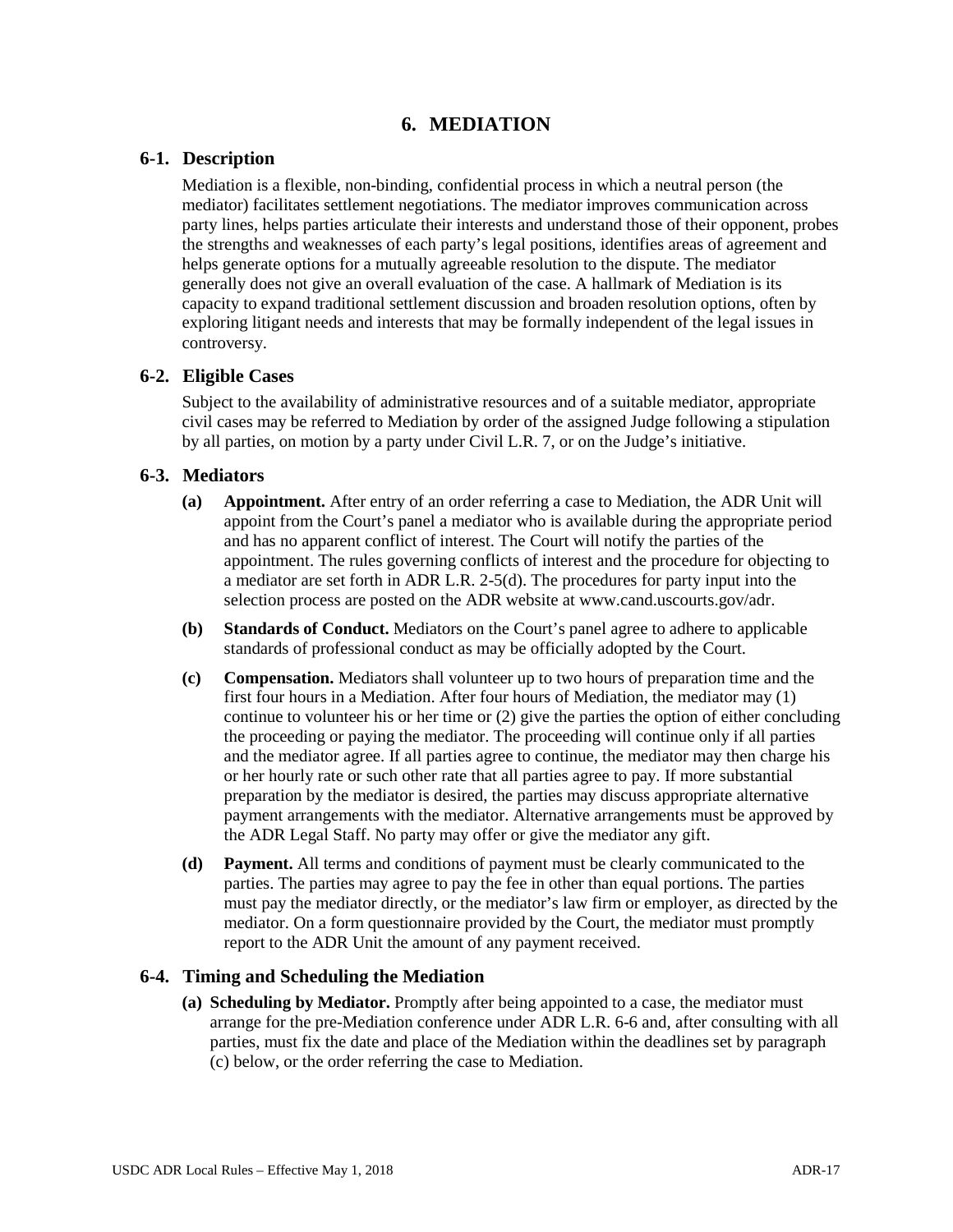- <span id="page-21-0"></span>**(b) Cooperating with the Mediator.** Counsel must respond promptly to and cooperate fully with the mediator with respect to scheduling the pre-session phone conference and the Mediation session.
- **(c) Deadline for Conducting Mediation.** Unless otherwise ordered, the Mediation must be held within 90 days after the entry of the order referring the case to Mediation.

## <span id="page-21-3"></span><span id="page-21-2"></span><span id="page-21-1"></span>**6-5. Request To Extend the Deadline**

**(a) Motion Required.** Requests for extension of the deadline for conducting a Mediation must be made no later than 14 days before the session is to be held and must be directed to the assigned Judge, in a motion or stipulation and proposed order under Civil L.R. 7, with a copy to the other parties, the mediator (if appointed) and the ADR Unit.

#### <span id="page-21-4"></span>**(b) Content of Motion.** Such motion must:

- **(1)** Detail the considerations that support the request;
- **(2)** Indicate whether the other parties concur in or object to the request; and
- **(3)** Be accompanied by a proposed order setting forth a new deadline by which the Mediation shall be held.

#### <span id="page-21-5"></span>**6-6. Phone Conference Before Mediation**

The mediator must schedule a brief joint phone conference before the Mediation session with counsel who will attend the Mediation session to discuss matters such as the scheduling of the Mediation, the procedures to be followed, compensation of the neutral, the nature of the case, the content of the written Mediation statements, and which client representatives will attend. The mediator may schedule additional pre-session calls either jointly or separately as appropriate.

#### **Commentary**

If more than one pre-session phone conference is conducted, all counsel do not necessarily need to participate in every call but the lead counsel who will attend the Mediation session must participate in at least one pre-session phone conference. *See* ADR L.R. 6-10(b).

## <span id="page-21-7"></span><span id="page-21-6"></span>**6-7. Written Mediation Statements**

- **(a) Time for Submission.** No later than 7 days before the first Mediation session, unless otherwise directed by the mediator, each party must submit directly to the mediator, and must serve on all other parties, a written Mediation Statement.
- <span id="page-21-8"></span>**(b) Prohibition Against Filing.** The statements constitute confidential information as defined in ADR L.R. 6-12, must not be filed and the assigned Judge shall not have access to them.
- <span id="page-21-9"></span>**(c) Content of Statement.** The statements must be concise, may include any information that may be useful to the mediator, and must, unless otherwise directed by the mediator:
	- **(1)** Identify, by name and title or status:
		- **(A)** The person(s) with decision-making authority, who, in addition to counsel, will attend the Mediation as representative(s) of the party, and
		- **(B)** Persons connected with a party opponent (including an insurer representative) whose presence might substantially improve the utility of the Mediation or the prospects for settlement;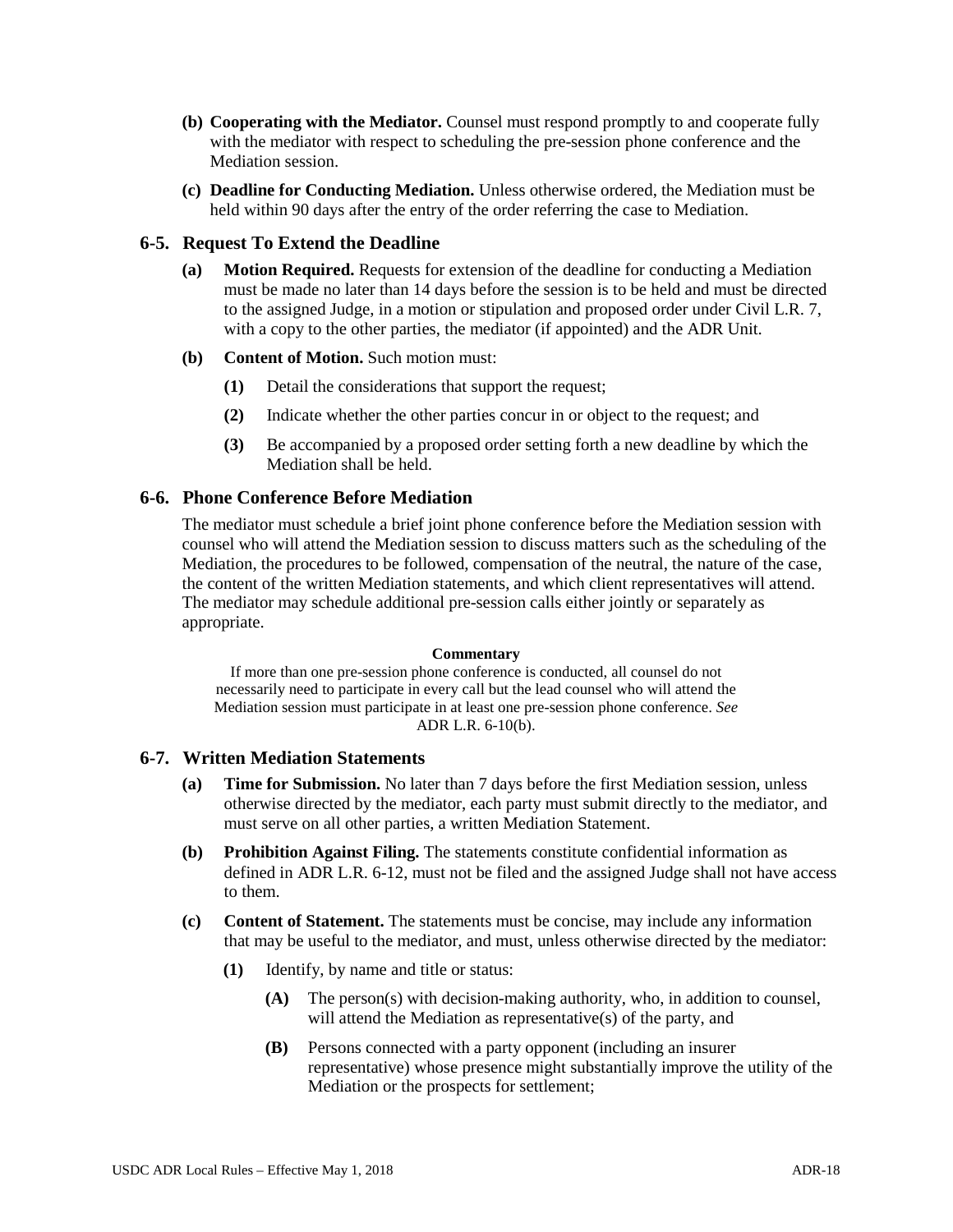- **(2)** Describe briefly the substance of the suit, addressing the party's views of the key liability issues and damages and discussing the key evidence;
- **(3)** Identify the discovery or motions that promise to contribute most to equipping the parties for meaningful settlement negotiations;
- **(4)** Except to the extent prohibited by applicable laws of privilege or by these local rules, describe the history and current status of any settlement negotiations;
- **(5)** Provide additional information about any needs, interests or other considerations not described elsewhere in the statement that might be pertinent to settlement; and
- **(6)** Include copies of documents likely to make the Mediation more productive or to materially advance settlement prospects.

#### **Commentary**

Ordinarily, parties should be able to include in their Mediation statements a description of the history and status of any settlement negotiations. An exception may exist for negotiations held during a prior Mediation or ENE session, if all parties do not agree to the disclosure of these negotiations. *See* ADR L.R. 5-12 and 6-12. Such prohibitions are distinct from rules prohibiting the admission into evidence of settlement offers and demands which ordinarily would not prevent inclusion of the settlement history in a Mediation statement. *See, e.g.*, Fed. R. Evid. 408.

#### <span id="page-22-0"></span>**6-8. Special Provisions for Patent, Copyright, or Trademark Cases**

Unless otherwise directed by the mediator, the following provisions apply to the written Mediation statements submitted under ADR L.R. 6-7.

- <span id="page-22-1"></span>**(a) Patent Cases.** When a claim in a case alleges infringement of a utility patent, or when a party seeks a declaratory judgment that a utility patent is not infringed, is invalid, or is unenforceable, each party must attach to its written Mediation statement a copy of each document the party has been required to generate (by the date the written Mediation statements are due) under Patent L.R. 3-1, 3-3, or 3-5(a), or under any case-specific order modifying the requirements of these provisions of the Patent Local Rules. A party whose duty has arisen only under Patent L.R. 3-5(a) may satisfy the requirements hereby imposed by attaching to its written Mediation statement a copy of documents it was required to generate under Patent L.R. 3-3.
- <span id="page-22-2"></span>**(b) Copyright Cases.** To the extent then known or readily available and feasible, a party who bases a claim on copyright must include as exhibits the copyright registration (or, if there is no relevant copyright registration yet, the relevant copyright application) and one or more demonstrative exemplars of the copying and infringement. Such party must also present whatever direct or indirect evidence it has of copying, and shall indicate whether it intends to elect statutory or actual damages. Each party in a copyright case who is accused of infringing shall set forth in its written statement the dollar volume of sales of and profits from the allegedly infringing works that it and any entities for which it is legally responsible have made.
- <span id="page-22-3"></span>**(c) Trademark Cases.** To the extent then known or readily available and feasible, a party who bases a claim on trademark or trade dress infringement, or on other unfair competition, must include as an exhibit its registration, if any, exemplars of both its use of its mark and use of the allegedly infringing mark, both including a description or representation of the goods or services on or in connection with which the marks are used, and any evidence it has of actual confusion. If "secondary meaning" is in issue, such a party must also describe the nature and extent of the advertising it has done with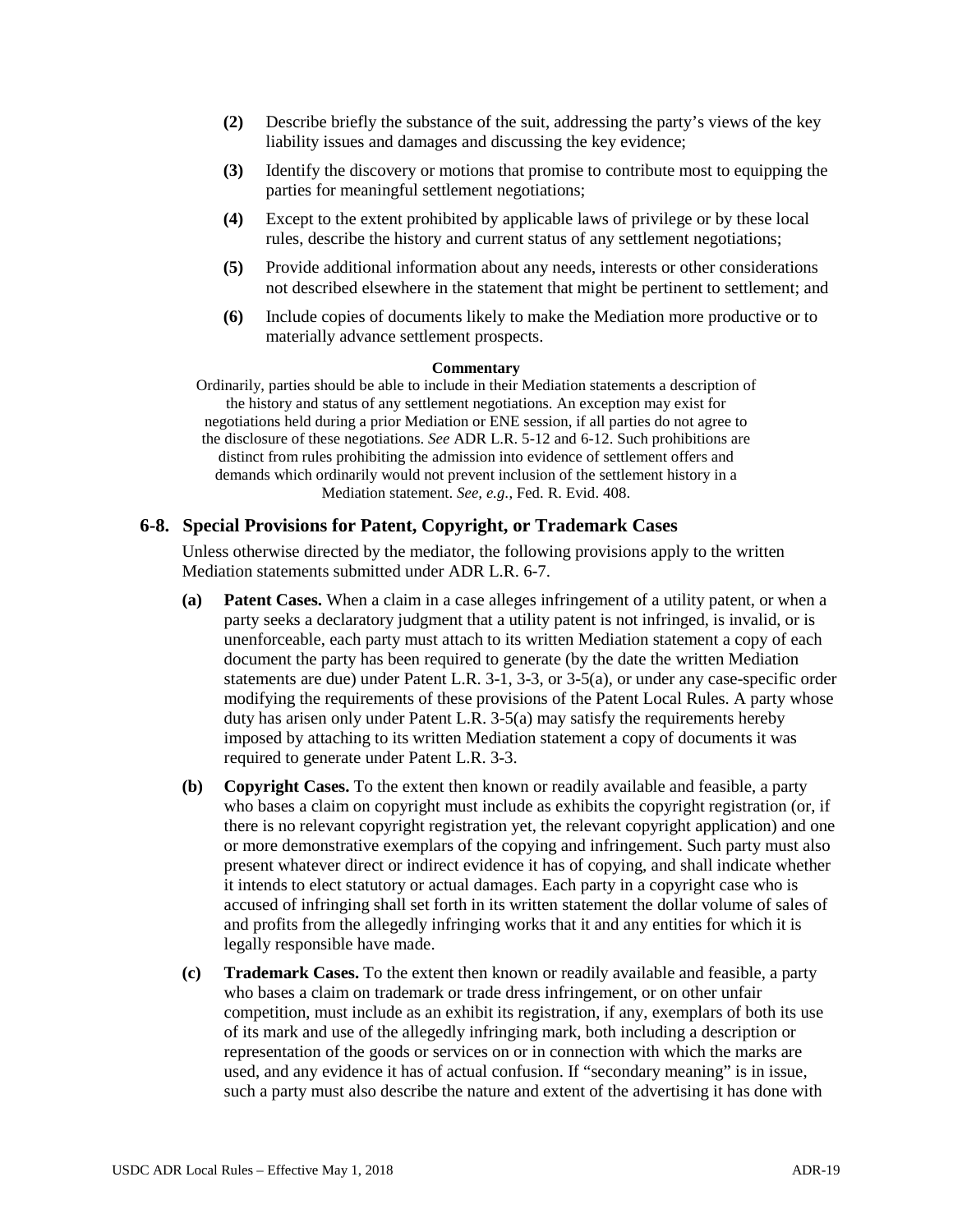its mark and the volume of goods it has sold under its mark. Both parties must describe in their Mediation statements how the consuming public is exposed to their respective marks and goods or services, including, if available, photographic or other demonstrative evidence. Each party in a trademark or unfair competition case who is accused of infringement must set forth the dollar volume of sales of and profits from goods or services bearing the allegedly infringing mark.

## <span id="page-23-0"></span>**6-9. Contact with Mediator Before the Mediation**

Before the Mediation, the mediator may ask each party to submit only to the mediator an additional confidential written statement or may discuss the case in confidence with a lawyer (and a party representative as appropriate) by telephone. Confidential Mediation statements may address such matters as the party's views about his/her own interests, the interests of the other side, analysis of the best and worst alternatives to a negotiated settlement, the strengths and weaknesses of the legal case, and an estimated budget to litigate the case. The mediator must not disclose any party's confidential communication without permission.

#### <span id="page-23-2"></span><span id="page-23-1"></span>**6-10. Attendance at Session**

- **(a) Parties.** All named parties and their counsel are required to attend the Mediation in person unless excused under paragraph (d) below. This requirement reflects the Court's view that the principal values of Mediation include affording litigants opportunities to articulate directly to the other parties and a neutral their positions and interests and to hear, first hand, their opponent's version of the matters in dispute. Mediation also enables parties to search directly with their opponents for mutually agreeable solutions.
	- **(1) Corporation or Other Non-Governmental Entity.** A party other than a natural person (e.g., a corporation or an association) satisfies this attendance requirement if represented by a person (other than outside counsel) who has final authority to settle and who is knowledgeable about the facts of the case. If final authority to settle is vested only in a governing board, claims committee, or equivalent body and cannot be delegated to a representative, an entity must disclose (in writing or electronically) this fact to all other parties and the mediator at least 14 days before the Mediation session will occur. This required disclosure must identify the board, body, or persons in whom final settlement authority is vested. In this instance the party must send the person (in addition to counsel of record) who has, to the greatest extent feasible, authority to recommend a settlement, and who is knowledgeable about the facts of the case, the entity's position, and the procedures and policies under which the entity decides whether to accept proposed settlements.
	- **(2) Government Entity.** A unit or agency of government satisfies this attendance requirement if represented by a person (in addition to counsel of record) who has, to the greatest extent feasible, authority to settle, and who is knowledgeable about the facts of the case, the governmental unit's position, and the procedures and policies under which the governmental unit decides whether to accept proposed settlements. If the action is brought by the government on behalf of one or more individuals, at least one such individual also must attend.
- <span id="page-23-3"></span>**(b) Counsel.** Each party must be accompanied at the Mediation by the lawyer who will be primarily responsible for handling the trial of the matter.
- <span id="page-23-4"></span>**(c) Insurers.** Insurer representatives are required to attend in person unless excused under paragraph (d) below, if they have accepted coverage, or the duty to defend, even if subject to a reservation of rights.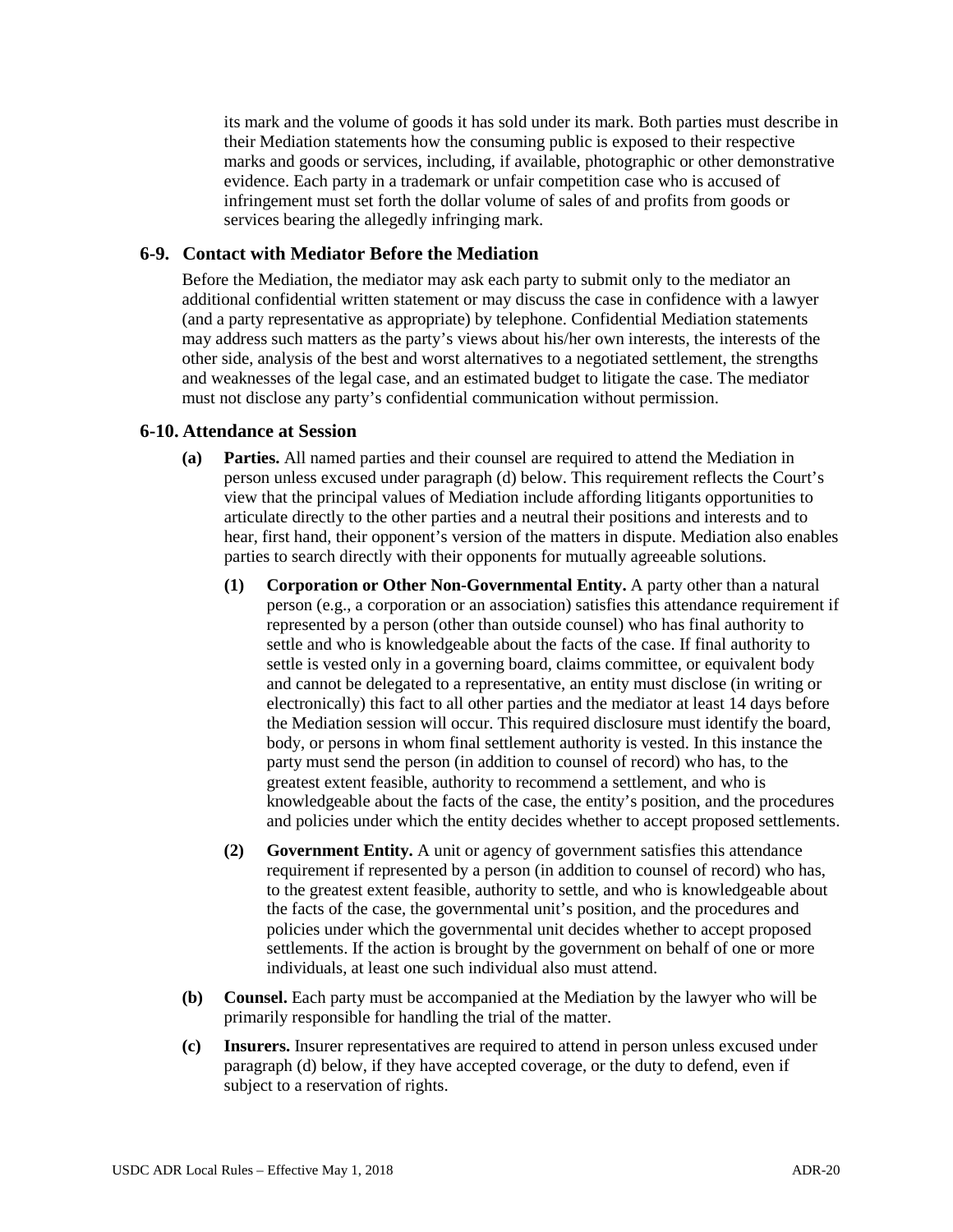- <span id="page-24-0"></span>**(d) Request to be Excused.** A person who is required to attend a Mediation may be excused from attending in person only after a showing that personal attendance would impose an extraordinary or otherwise unjustifiable hardship. A person seeking to be excused must submit, no fewer than 14 days before the date set for the Mediation, a letter to the ADR Magistrate Judge in care of the ADR Unit at the address listed in ADR L.R. 2-1(c), or emailed to ADR\_Attendance@cand.uscourts.gov, simultaneously copying all counsel and the mediator. The letter must:
	- **(1)** Set forth all considerations that support the request;
	- **(2)** State realistically the amount in controversy in the case;
	- **(3)** Identify by name and title or status the individual(s) seeking to be excused;
	- **(4)** Identify by name and title or status all those persons who will attend;
	- **(5)** Identify by name and title or status the person(s) with decision-making authority, and
	- **(6)** Indicate whether the other party or parties and the mediator join in or object to the request.

The request may not be filed or disclosed to the assigned Judge.

#### <span id="page-24-1"></span>**(e) Opposing a Request to be Excused or Seeking to Compel Attendance by an Appropriate Party Representative.**

- **(1)** A party who opposes another party's request to be excused from attending in person a Mediation session may submit to the ADR Magistrate Judge in care of the ADR Unit at the address listed in ADR L.R. 2-1(c), or emailed to ADR Attendance@cand.uscourts.gov, within 4 days of receiving a copy of the request, a letter setting forth all grounds for the opposition. Such a letter must be served simultaneously on all other parties and the mediator – and may not be filed or disclosed to the assigned Judge.
- **(2)** A party who alleges that another party will not be represented at a Mediation session by an appropriate representative may submit to the ADR Magistrate Judge, as far in advance of the session as practicable, a letter setting forth the bases for this allegation. Within 4 days of receiving a copy of such a letter, the party so challenged may submit to the ADR Magistrate Judge a responsive letter. Such letters must be sent to the ADR Magistrate Judge in care of the ADR Unit at the address listed in ADR L.R. 2-1(c), or emailed to ADR\_Attendance@cand.uscourts.gov and served simultaneously on all other parties and the mediator – and may not be filed or disclosed to the assigned Judge.
- <span id="page-24-2"></span>**(f) Participation by Telephone.** Unless otherwise ordered, a person excused from appearing in person at a Mediation must participate by telephone for the duration of the session or until excused by the neutral.

#### **Commentary**

Ordinarily, a corporation or other entity, including a governmental entity or an insurer, satisfies the attendance requirement by sending a person or persons who can agree to a settlement without the necessity of gaining approval from anyone else. Exceptions to this general practice must be disclosed and addressed in advance of the session.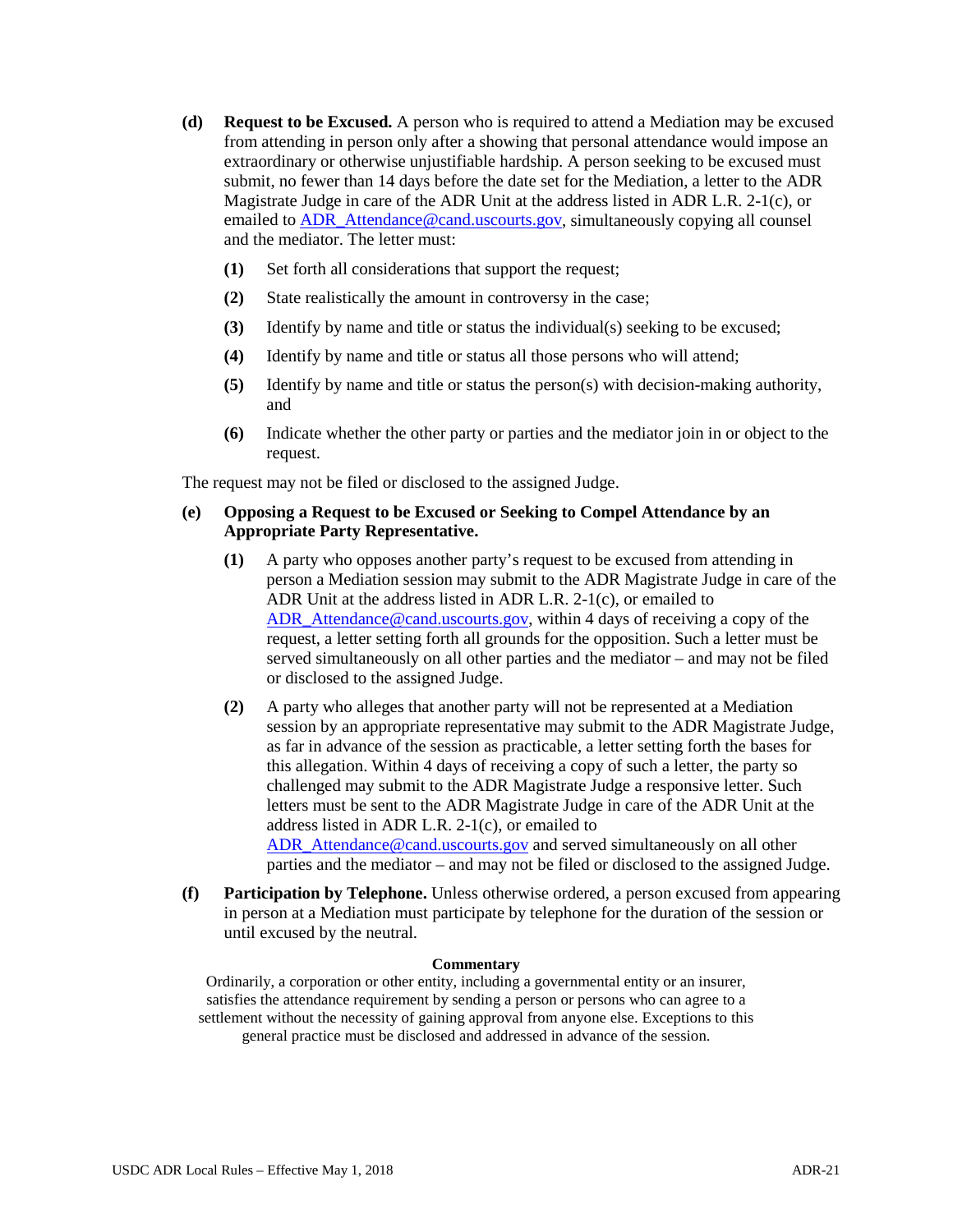#### <span id="page-25-1"></span><span id="page-25-0"></span>**6-11. Procedure at Mediation**

- **(a) Procedure.** The Mediation shall be informal. Mediators shall have discretion to structure the Mediation so as to maximize the benefits of the process.
- <span id="page-25-2"></span>**(b) Separate Caucuses.** The mediator may hold separate, private caucuses with each side or each lawyer or, if the parties agree, with the clients only. The mediator may not disclose communications made during such a caucus to another party or counsel without the consent of the party who made the communication.

## <span id="page-25-4"></span><span id="page-25-3"></span>**6-12. Confidentiality**

- **(a) Confidential Treatment.** Except as provided in subdivision (b) of this local rule, this Court, the mediator, all counsel and parties, and any other persons attending the Mediation shall treat as "confidential information" the contents of the written Mediation Statements, anything that was said, any position taken, and any view of the merits of the case expressed by any participant in connection with any Mediation. "Confidential information" shall not be:
	- **(1)** Disclosed to anyone not involved in the litigation;
	- **(2)** Disclosed to the assigned Judge or
	- **(3)** Used for any purpose, including impeachment, in any pending or future proceeding in this Court.
- <span id="page-25-5"></span>**(b) Limited Exceptions to Confidentiality.** This rule does not prohibit:
	- **(1)** Disclosures as may be stipulated by all parties and the mediator;
	- **(2)** Disclosure of the terms of a fully executed settlement agreement signed during or arising out of the Mediation;
	- **(3)** Disclosures made in a subsequent confidential ADR or settlement proceeding;
	- **(4)** A report to or an inquiry by the ADR Magistrate Judge pursuant to ADR L.R. 2-4 regarding a possible violation of the ADR Local Rules;
	- **(5)** The mediator from discussing the Mediation with the Court's ADR staff, who must maintain the confidentiality of the Mediation;
	- **(6)** Any participant or the mediator from responding to an appropriate request for information duly made by persons authorized by the Court to monitor or evaluate the Court's ADR program in accordance with ADR L.R. 2-6;
	- **(7)** Disclosures as are otherwise required by law.
- <span id="page-25-6"></span>**(c) Confidentiality Agreement.** The mediator may ask the parties and all persons attending the Mediation to sign a confidentiality agreement on a form provided by the Court.

#### **Commentary**

Ordinarily, anything that was said in connection with a Mediation is confidential. *See, e.g.,* Fed. R. Evid. 408; *Folb v. Motion Picture Industry Pension & Health Plans*, 16 F. Supp. 2d 1164 (C.D. Cal. 1998); Cal. Evid. Code §§ 703.5 and 1115-28; *Simmons v. Ghaderi,* 44 Cal.4th 570 (2008)*; Rojas v. Superior Court*, 33 Cal. 4th 407 (2004);

*Foxgate Homeowner's Assn. v. Bramalea California, Inc*., 26 Cal.4th 1 (2001). The law may provide some limited circumstances in which the need for disclosure outweighs the importance of protecting the confidentiality of a Mediation. *E.g.,* threats of death or

substantial bodily injury (*see* Or. Rev. Stat. § 36.220(6)); use of Mediation to commit a felony (*see* Colo. Rev. Stat. § 13-22-307); right to effective cross examination in a quasi-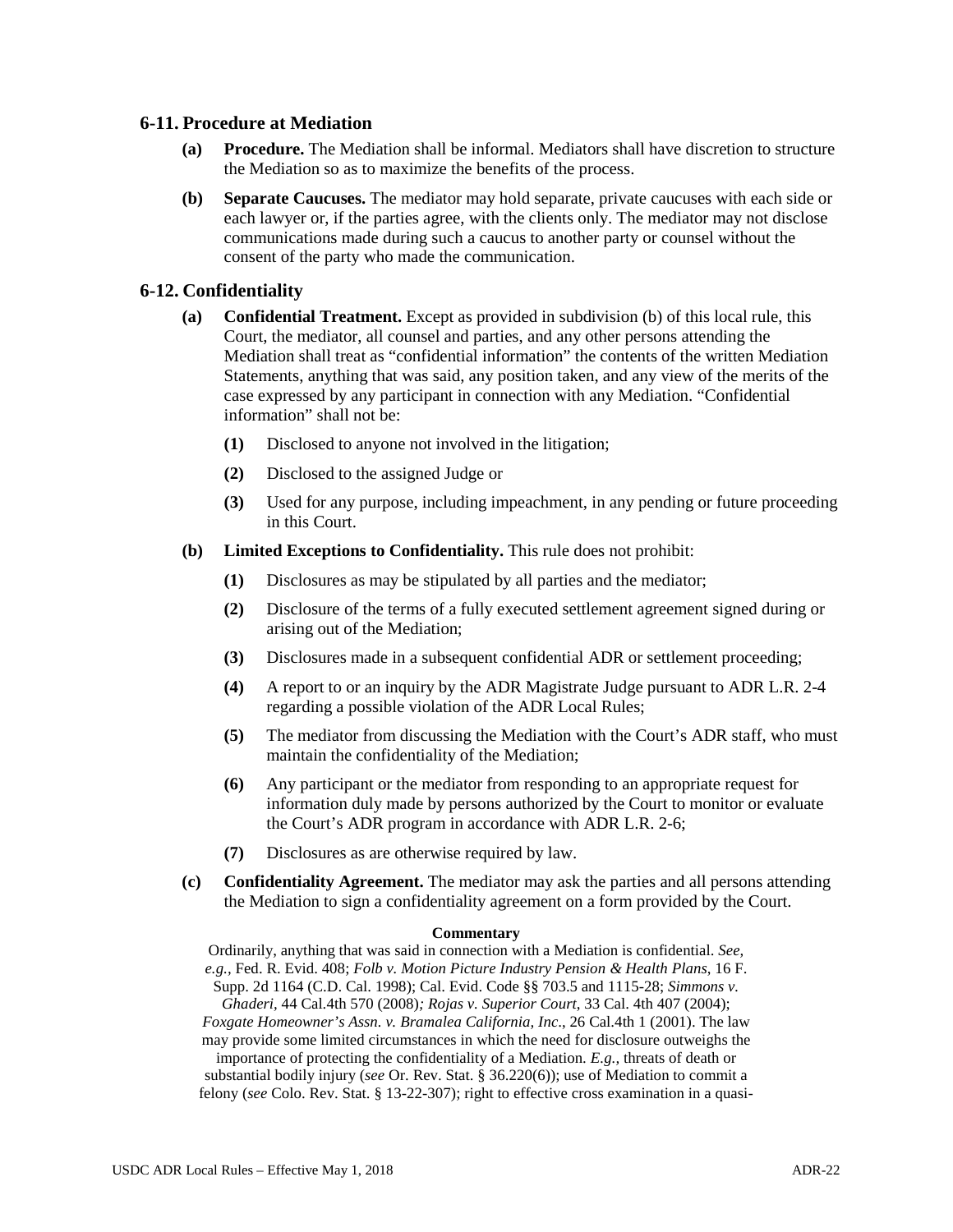criminal proceeding (*see Rinaker v. Superior Court,* 62 Cal.App.4th 155 (3d Dist. 1998); lawyer duty to report misconduct (*see In re Waller,* 573 A.2d 780 (D.C. App. 1990); need to prevent manifest injustice (*see* Ohio Rev. Code § 2317.023(c)(4); *see also* Uniform Mediation Act, § 6 (2001). Accordingly, after application of legal tests which are appropriately sensitive to the policies supporting the confidentiality of Mediation proceedings, the Court may consider whether the interest in Mediation confidentiality outweighs the asserted need for disclosure. *See* amended opinion in *Olam v. Congress Mortgage Co.,* 68 F. Supp. 2d 1110 (N.D. Cal. 1999). Nothing in this commentary is intended to imply that, absent truly exigent circumstances, confidential matters may be disclosed without prior approval by the Court.

#### <span id="page-26-0"></span>**6-13. Follow Up**

At the close of the Mediation session, the mediator and the parties shall jointly determine whether it would be appropriate to schedule some type of follow up. Such follow up could include, but need not be limited to, written or telephonic reports that the parties might make to one another or to the mediator, exchange of specified kinds of information, or another Mediation session.

## <span id="page-26-1"></span>**6-14. Certification of Session**

Within 14 days of the close of each Mediation session and on the form Certification of Session provided by the Court, the mediator must report to the ADR Unit: the date the session was held, whether the case settled in whole or in part, and whether any follow up is scheduled. The ADR Unit will enter this information on the docket.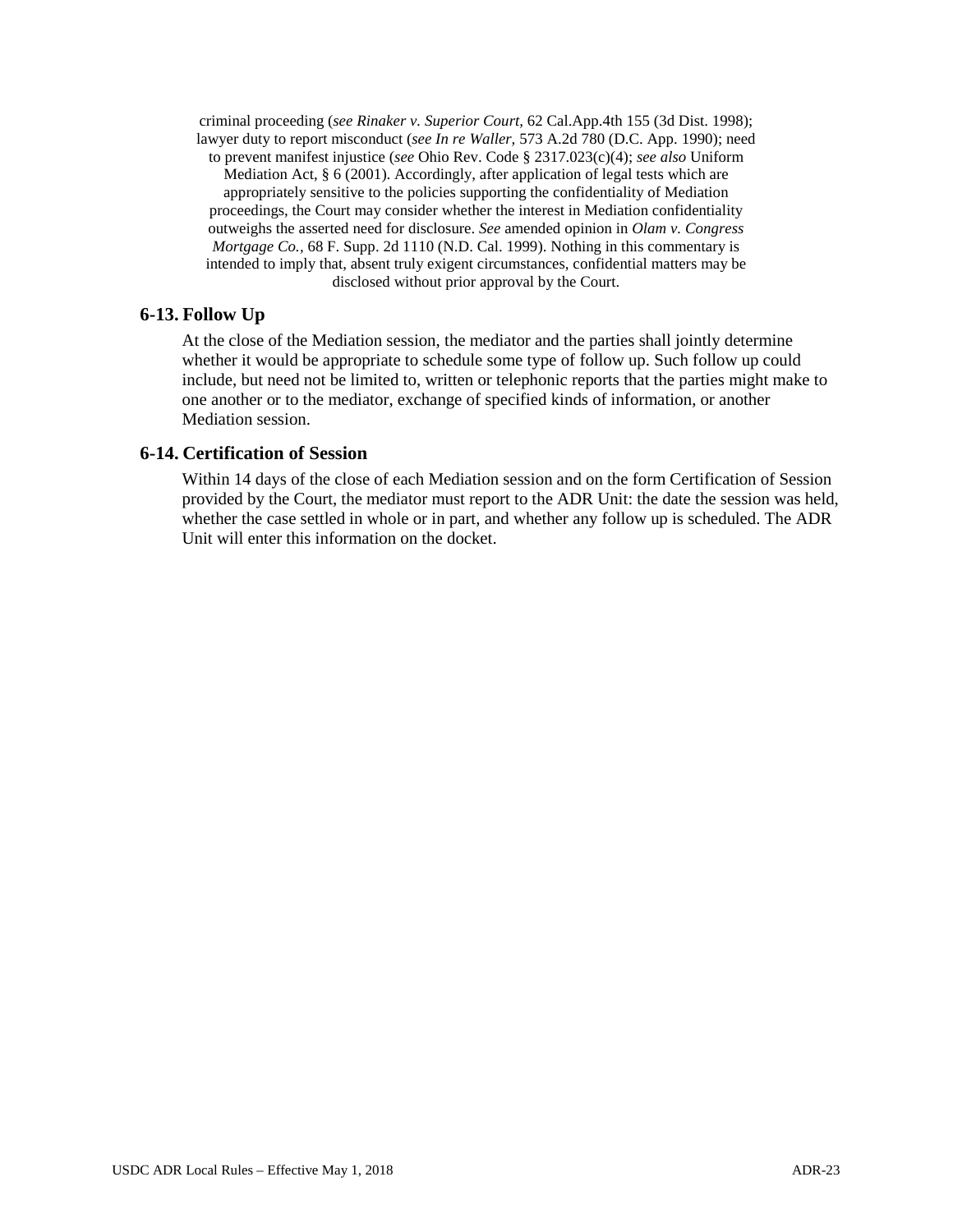## **7. SETTLEMENT CONFERENCES**

## <span id="page-27-1"></span><span id="page-27-0"></span>**7-1. Description**

In a settlement conference, a judicial officer, usually a Magistrate Judge, facilitates the parties' efforts to negotiate a settlement. Some settlement Judges use Mediation techniques in the settlement conference to improve communication among the parties, probe barriers to settlement, and assist in formulating resolutions. A settlement Judge might articulate views about the merits of the case or the relative strengths and weaknesses of the parties' legal positions.

## <span id="page-27-2"></span>**7-2. Referral to a Settlement Conference**

Cases are referred to a settlement conference by order of the assigned Judge following a written stipulation by all parties, on motion by a party under Civil L.R. 7, or the Judge's initiative. A settlement conference generally will be conducted by a Magistrate Judge, but in some limited circumstances may be conducted by a District Judge. Upon written stipulation of all parties, the assigned Judge, in the exercise of his or her discretion, may conduct a settlement conference.

- <span id="page-27-3"></span>**(a) Timing.** A party may request a settlement conference at any time after the action has been commenced.
- <span id="page-27-4"></span>**(b) Referral to a Settlement Judge.** The parties may stipulate to a preference for one or more particular Magistrate Judges or District Judges. The Court will attempt to honor the preference, subject to intra-division needs and the availability of the Magistrate Judges and District Judges.

#### <span id="page-27-5"></span>**7-3. Directives from the Settlement Judge**

Within any constraints fixed by the referring Judge, the settlement Judge shall notify the parties of the time and date of the settlement conference. The settlement Judge also shall notify the parties of his or her requirements for pre-conference submissions and for attendance at the settlement conference. The settlement Judge may order parties to attend. Unless the settlement Judge otherwise specifies, "attendance" at a settlement conference is governed by the following:

- <span id="page-27-6"></span>**(a) Corporation or Other Non-Governmental Entity.** A party other than a natural person (e.g., a corporation or an association) satisfies this attendance requirement if represented by a person (other than outside counsel) who has final authority to settle and who is knowledgeable about the facts of the case. If final authority to settle is vested only in a governing board, claims committee, or equivalent body and cannot be delegated to a representative, an entity must disclose (in writing or electronically) this fact to all other parties and the settlement Judge at least 14 days before the settlement conference will occur. This required disclosure must identify the board, body, or persons in whom final settlement authority is vested. In this instance the party must send the person (in addition to counsel of record) who has, to the greatest extent feasible, authority to recommend a settlement, and who is knowledgeable about the facts of the case, the entity's position, and the procedures and policies under which the entity decides whether to accept proposed settlements.
- <span id="page-27-7"></span>**(b) Government Entity.** A unit or agency of government satisfies this attendance requirement if represented by a person (in addition to counsel of record) who has, to the greatest extent feasible, authority to settle, and who is knowledgeable about the facts of the case, the governmental unit's position, and the procedures and policies under which the governmental unit decides whether to accept proposed settlements. If the action is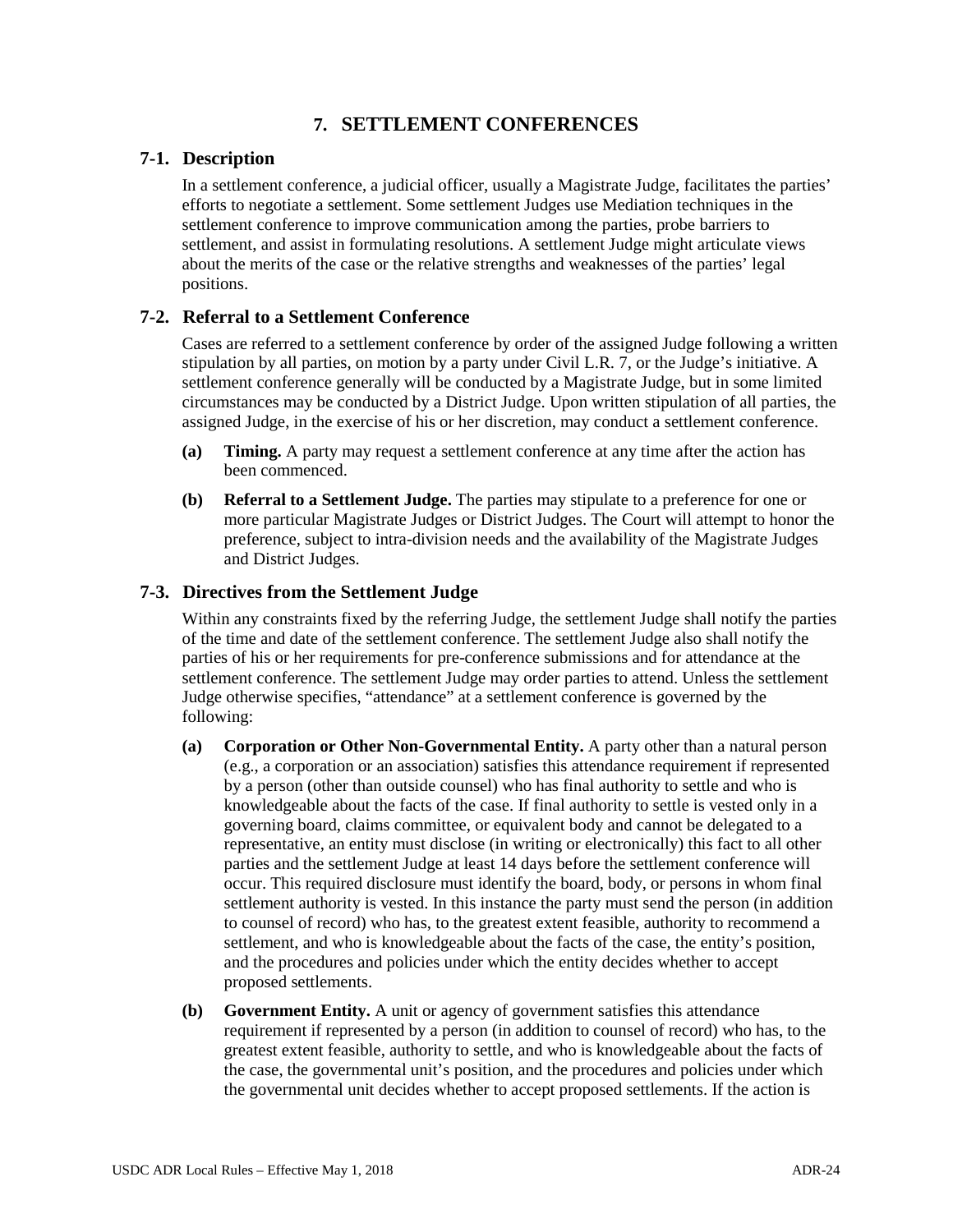brought by the government on behalf of one or more individuals, at least one such individual also must attend.

<span id="page-28-0"></span>**(c) Insurers.** Unless excused by the settlement Judge, insurer representatives are required to attend in person if they have accepted coverage, or the duty to defend, even if subject to a reservation of rights.

#### **Commentary**

Ordinarily, a corporation or other entity, including a governmental entity or an insurer, satisfies the attendance requirement by sending a person or persons who can agree to a settlement without the necessity of gaining approval from anyone else. Exceptions to this general practice must be disclosed and addressed in advance of the settlement conference.

#### <span id="page-28-2"></span><span id="page-28-1"></span>**7-4. Settlement Conference Confidentiality**

- **(a) Confidential Treatment.** Except as provided by a case-specific order entered in advance of the settlement conference or in subdivision (b) of this local rule, this Court, the settlement Judge, all counsel and parties, and any other persons attending the settlement conference shall treat as "confidential information" the contents of any written settlement conference statements, anything that was said, any position taken, and any view of the merits of the case expressed by any participant in connection with any settlement conference. "Confidential information" shall not be:
	- **(1)** Disclosed to anyone not involved in the litigation;
	- **(2)** Disclosed to the assigned Judge; or
	- **(3)** Used for any purpose, including impeachment, in any pending or future proceeding in this Court.
- <span id="page-28-3"></span>**(b) Limited Exceptions to Confidentiality.** This rule does not prohibit:
	- **(1)** Disclosures as may be stipulated by all parties;
	- **(2)** Disclosure of the terms of a fully executed or binding settlement agreement on the record arising out of the Settlement Conference;
	- **(3)** Disclosures made in a subsequent confidential ADR or settlement proceeding;
	- **(4)** The settlement Judge from discussing the settlement conference with the Court's ADR staff, who must maintain the confidentiality of the settlement conference;
	- **(5)** Any participant or the settlement Judge from responding to an appropriate request for information duly made by persons authorized by the Court to monitor or evaluate the Court's ADR program in accordance with ADR L.R. 2-6;
	- **(6)** Disclosures as are necessary to preserve the Court's capacity to enforce lawful orders or to discipline contumacious conduct; or
	- **(7)** Disclosures as otherwise required by law.

#### **Commentary**

It is the established practice in this district that a settlement Judge does not, formally or informally, disclose to the assigned Judge the substance of any settlement discussions. See Commentary for ADR L.R. 6-12.